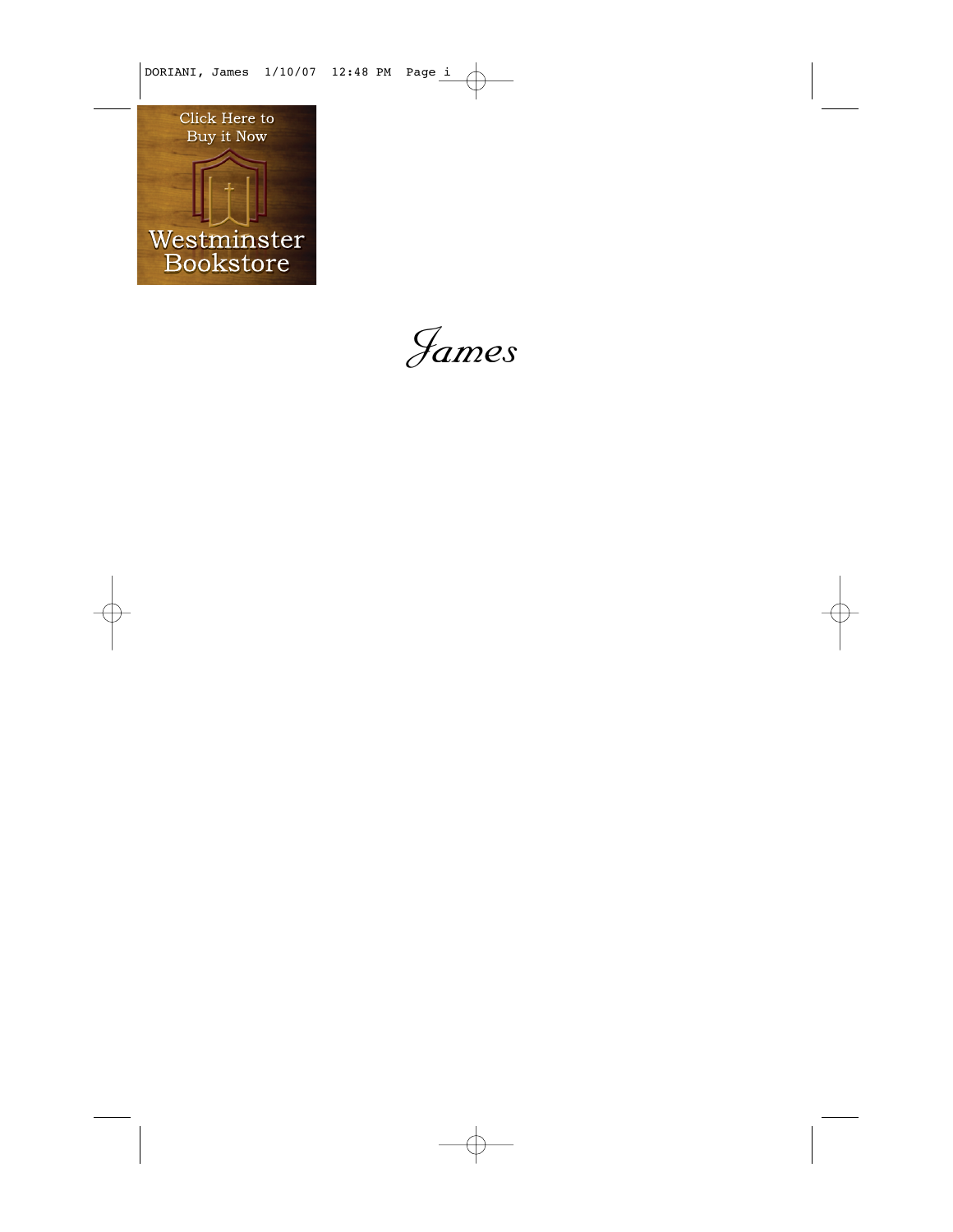### REFORMED EXPOSITORY COMMENTARY

*A Series*

*Series Editors*

Richard D. Phillips Philip Graham Ryken

*Testament Editors*

Iain M. Duguid, Old Testament Daniel M. Doriani, New Testament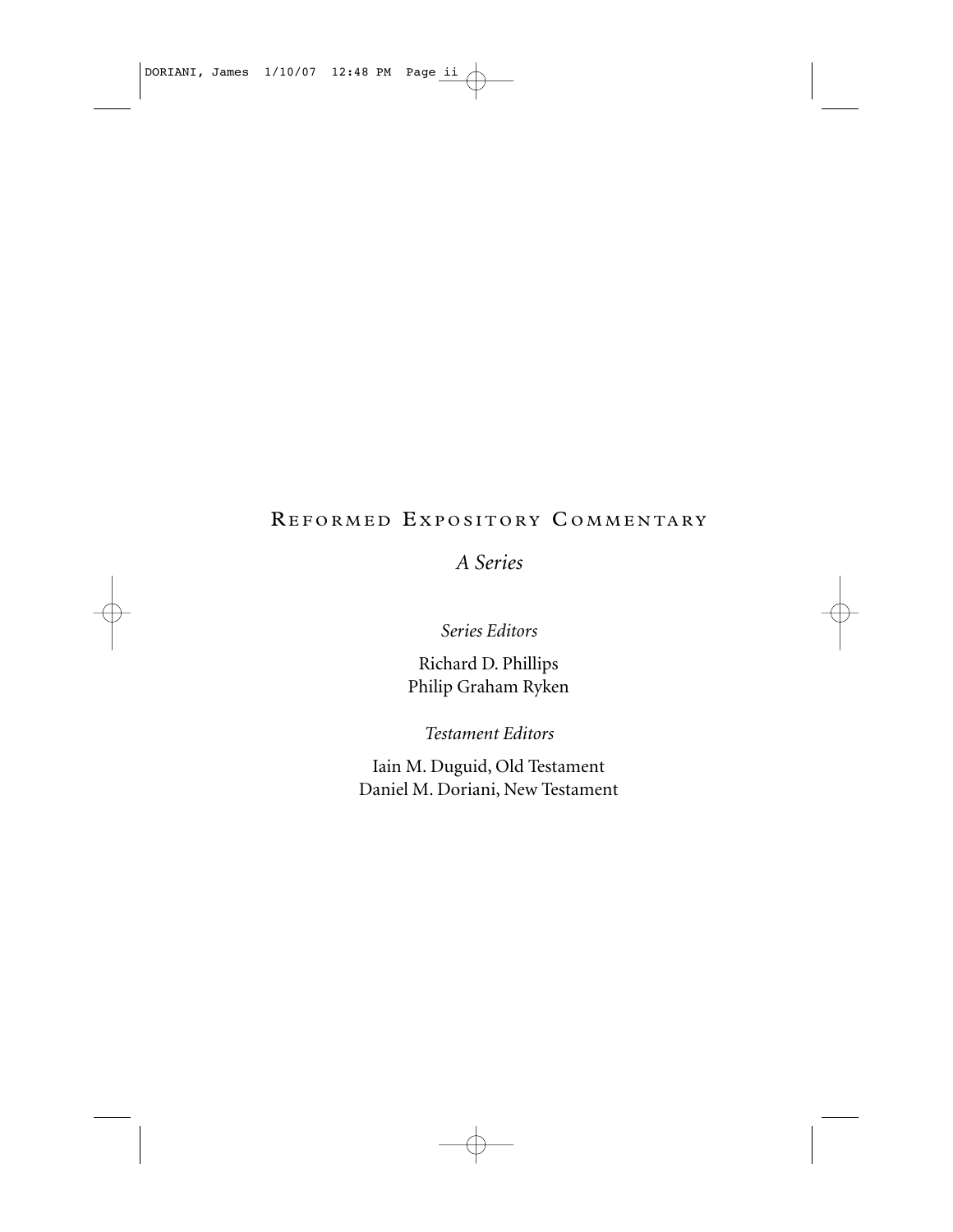$\sqrt{\text{DORIANI}}$ , James 1/10/07 12:48 PM Page iii

*James*

# DANIEL M. DORIANI

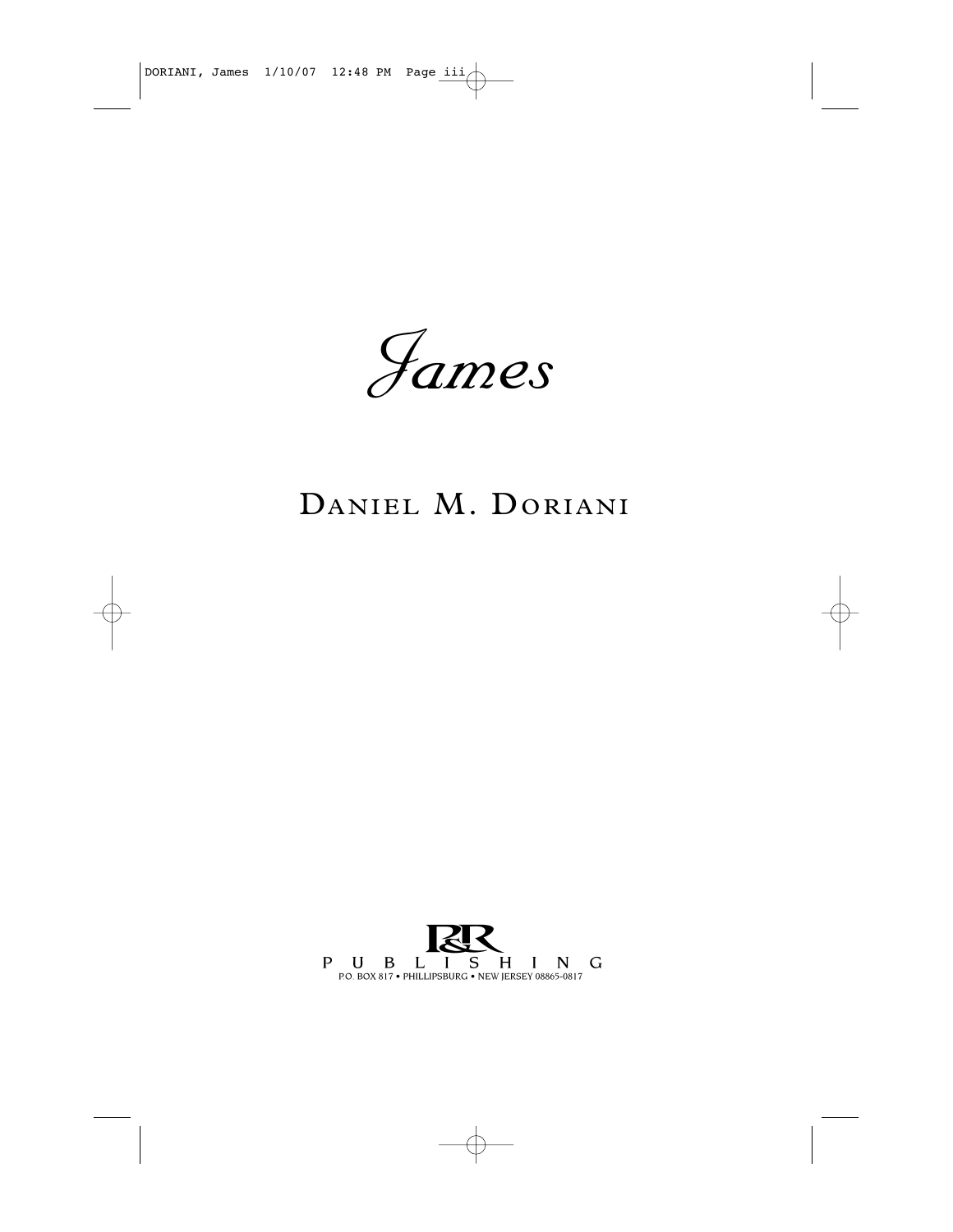#### © 2007 by Daniel M. Doriani

All rights reserved. No part of this book may be reproduced, stored in a retrieval system, or transmitted in any form or by any means—electronic, mechanical, photocopy, recording, or otherwise—except for brief quotations for the purpose of review or comment, without the prior permission of the publisher, P&R Publishing Company, P.O. Box 817, Phillipsburg, New Jersey 08865-0817.

Unless otherwise indicated, all Scripture quotations are from the Holy Bible, New International Version®. NIV®. Copyright © 1973, 1978, 1984 by International Bible Society. Used by permission of Zondervan Publishing House. All rights reserved.

Scripture quotations marked (ESV) are from The Holy Bible, English Standard Version, copyright © 2001 by Crossway Bibles, a division of Good News Publishers. Used by permission. All rights reserved.

Scripture quotations marked (NASB) are from the New American Standard Bible®. Copyright © 1960, 1962, 1963, 1968, 1971, 1972, 1973, 1975, 1977, 1995 by The Lockman Foundation. Used by permission.

Italics within Scripture quotations indicate emphasis added.

#### *Page design by Lakeside Design Plus*

Printed in the United States of America

#### **Library of Congress Cataloging-in-Publication Data**

Doriani, Daniel M. 1953– James / Daniel M. Doriani. p. cm. — (Reformed expository commentary) Includes indexes. ISBN: 978-0-87552-785-7 (cloth) 1. Bible. N.T. James—Commentaries. I. Title. II. Series.

BS2785.53.D67 2007 227'.91077—dc22

2006037778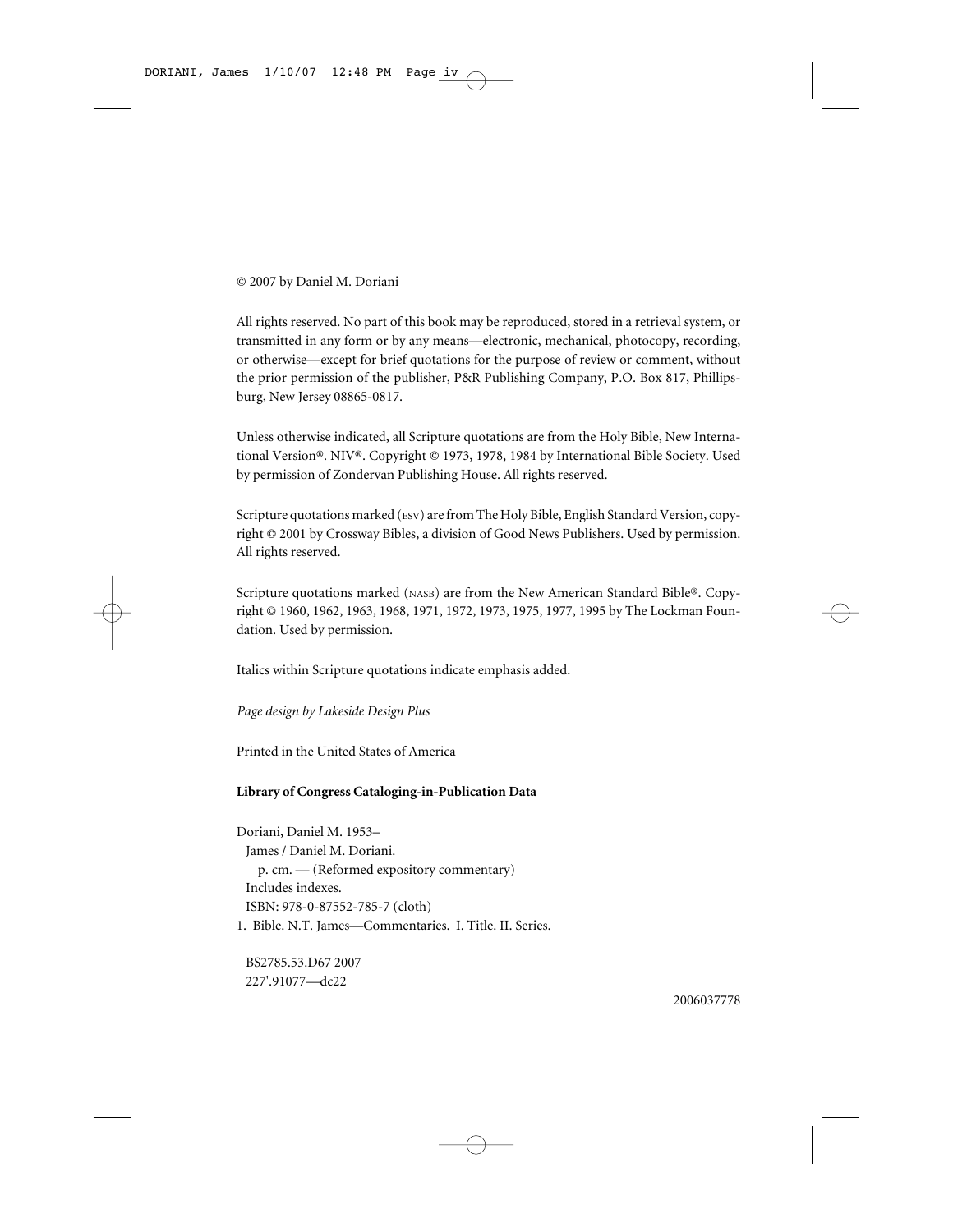*In memory of my father,*

*Max Doriani*

*1914–2006*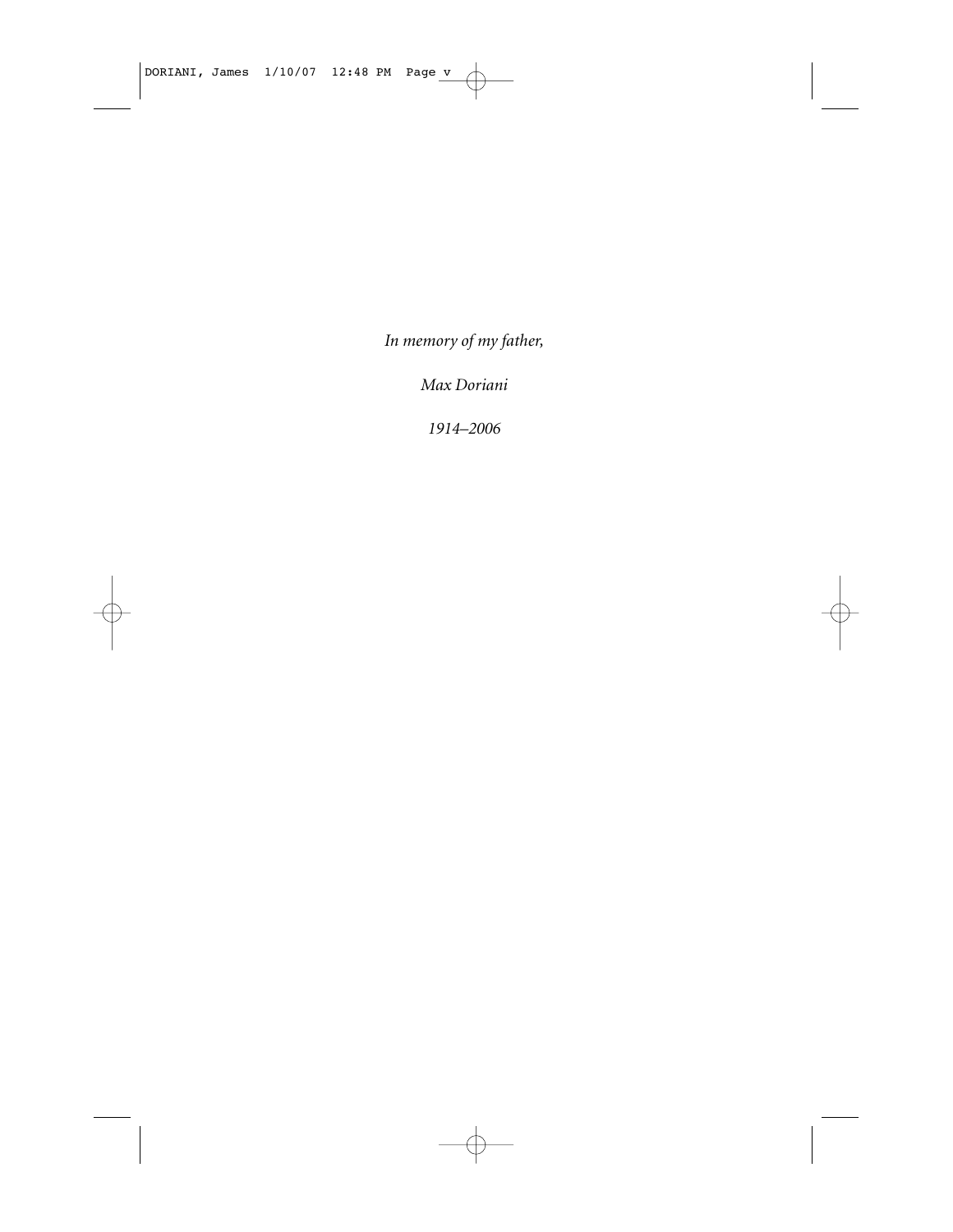$\begin{tabular}{|l|l|} \hline \texttt{DORIANI, James} & \texttt{1/10/07} & \texttt{12:48 PM} & \texttt{Page vi} \\ \hline \end{tabular}$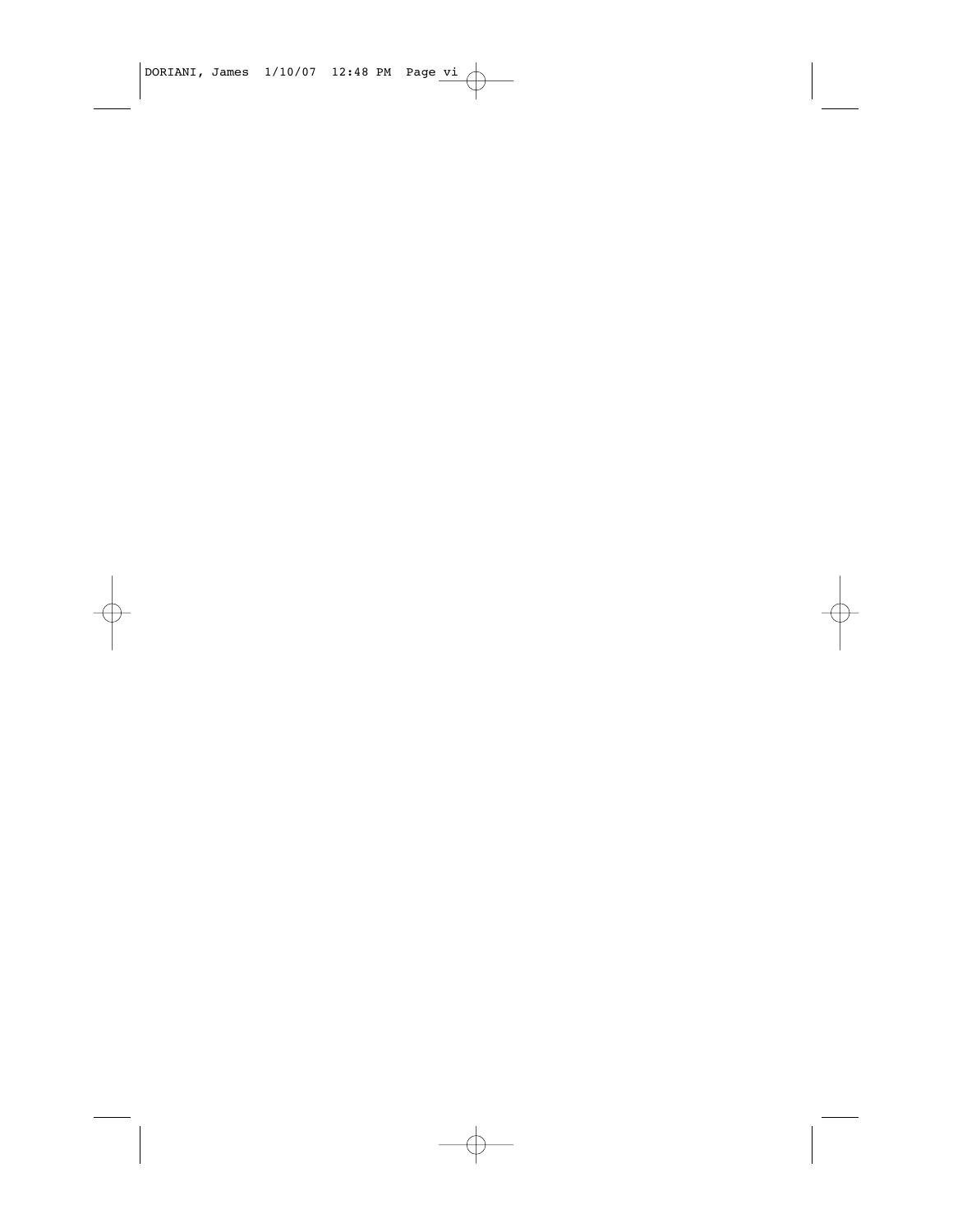# **CONTENTS**

Series Introduction ix Preface xiii

- 1. Introduction to James (1:1) 3
- 2. The Trials of Life (1:2–12) 14

3. Blessed Endurance (1:12–18) 30

4. Hearing to Obey (1:19–25) 43

5. The Tests of True Religion (1:26-2:7) 56

6. All or Nothing (2:8–13) 68

7. Faith That Works (2:14–19) 79

8. Justified by a Faith That Works (2:20–26) 89

9. Who Can Tame the Tongue?  $(3:1-12)$  104

10. Two Kinds of Wisdom (3:13–18) 116

11. The Gospel according to James (4:1–6) 128

12. Grace for the Humble (4:5–10) 141

13. Pride and Humility (4:11–17) 153

14. Woe to the Rich (5:1–6) 163

15. Patient Endurance (5:7–11) 174

16. Note on James 5:12 185

17. The Quest for Healing (5:13–20) 189

Index of Scripture 205 Index of Subjects and Names 213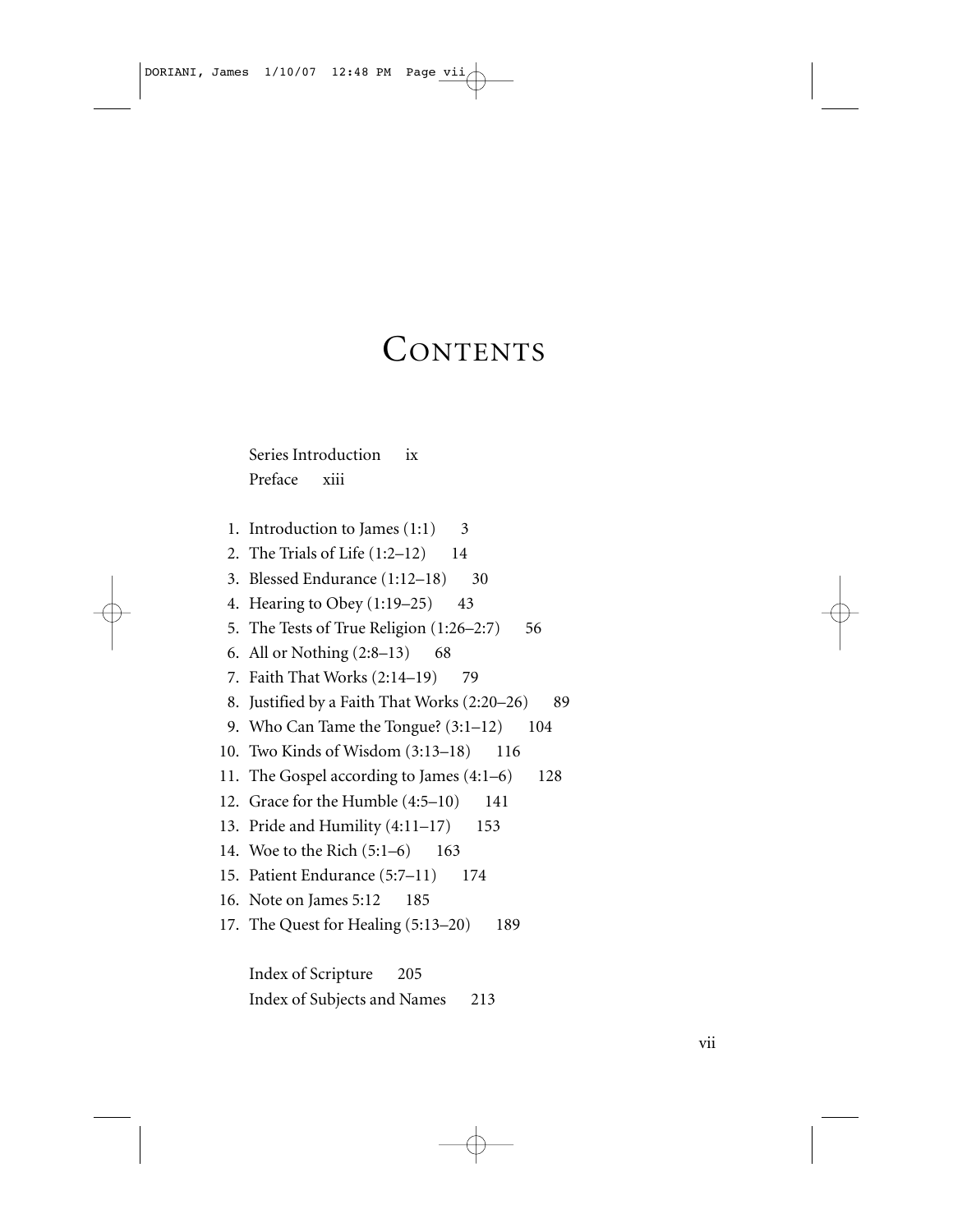$\begin{tabular}{|l|l|} \hline \texttt{DORIANI, James} & \texttt{1/10/07} & \texttt{12:48 PM} & \texttt{Page } \texttt{viii} \hline \end{tabular}$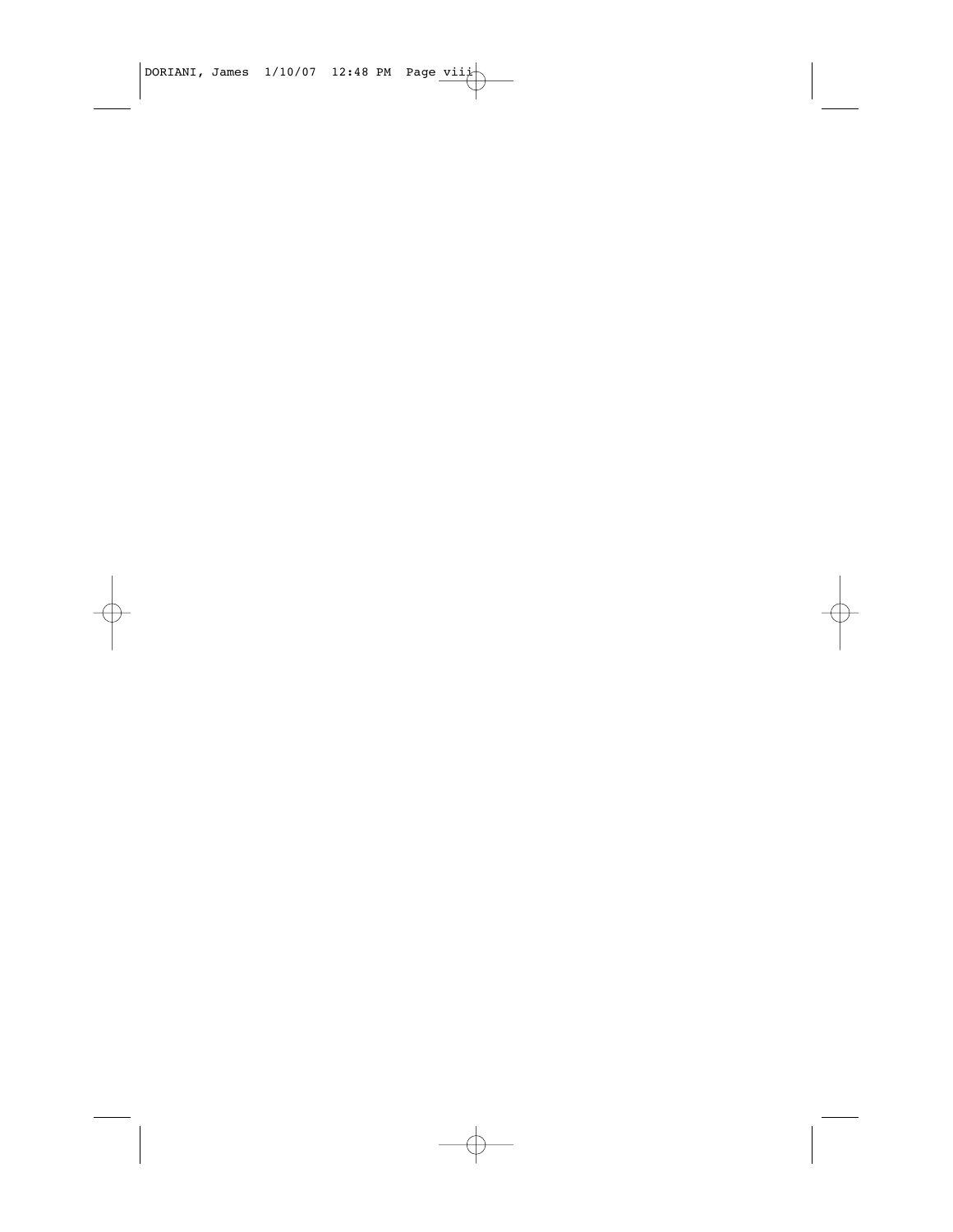# SERIES INTRODUCTION

In every generation there is a fresh need for the faithful exposition of God's Word in the church. At the same time, the church must constantly do the work of theology: reflecting on the teaching of Scripture, confessing its doctrines of the Christian faith, and applying them to contemporary culture. We believe that these two tasks—the expositional and the theological—are interdependent. Our doctrine must derive from the biblical text, and our understanding of any particular passage of Scripture must arise from the doctrine taught in Scripture as a whole.

We further believe that these interdependent tasks of biblical exposition and theological reflection are best undertaken in the church, and most specifically in the pulpits of the church. This is all the more true since the study of Scripture properly results in doxology and praxis—that is, in praise to God and practical application in the lives of believers. In pursuit of these ends, we are pleased to present the Reformed Expository Commentary as a fresh exposition of Scripture for our generation in the church. We hope and pray that pastors, teachers, Bible study leaders, and many others will find this series to be a faithful, inspiring, and useful resource for the study of God's infallible, inerrant Word.

The Reformed Expository Commentary has four fundamental commitments. First, these commentaries aim to be *biblical*, presenting a comprehensive exposition characterized by careful attention to the details of the text. They are not exegetical commentaries—commenting word by word or even verse by verse—but integrated expositions of whole passages of Scripture. Each commentary will thus present a sequential, systematic treatment of an entire book of the Bible, passage by passage. Second, these commen-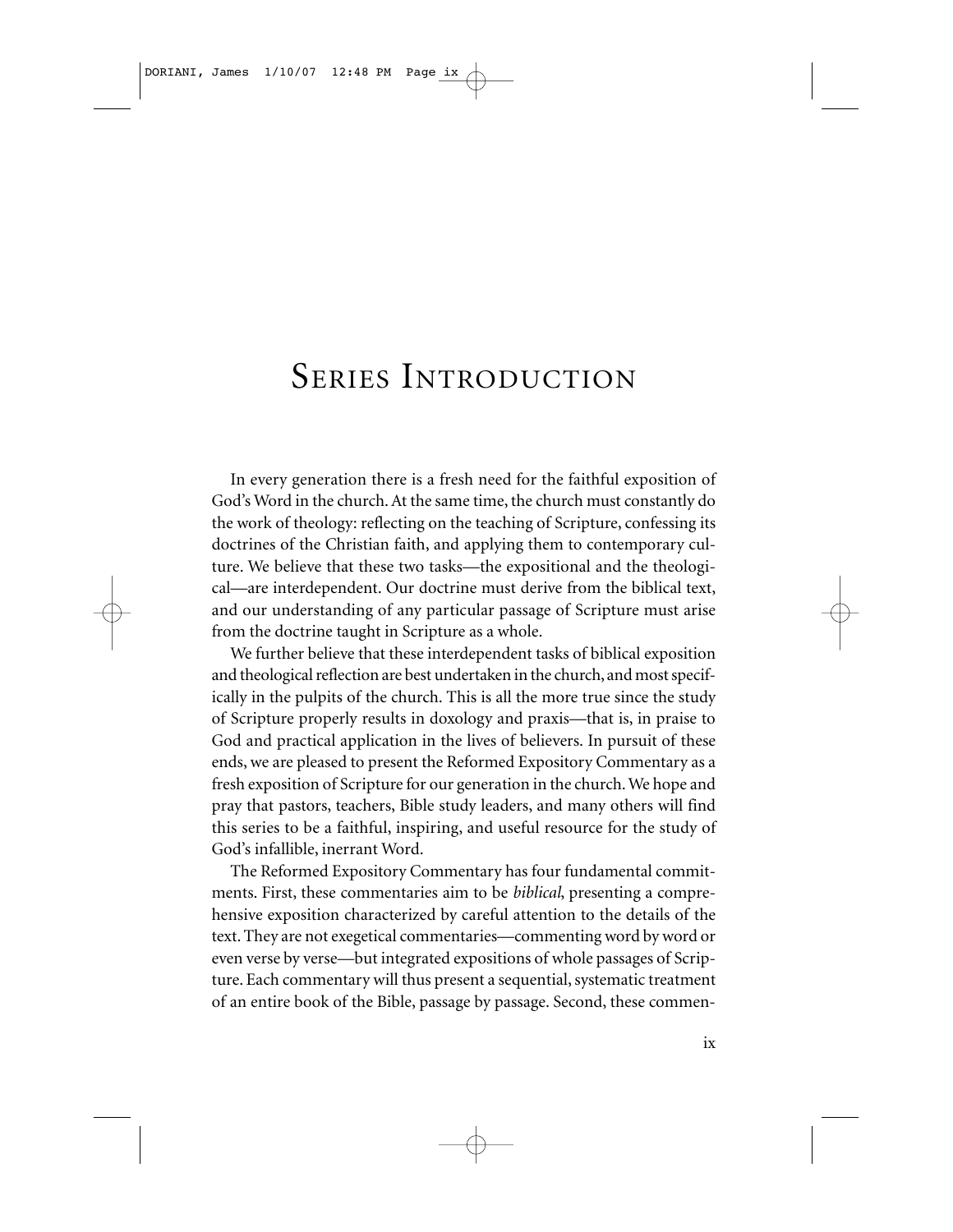#### *Series Introduction*

taries are unashamedly *doctrinal*.We are committed to the Westminster Confession of Faith and Catechisms as containing the system of doctrine taught in the Scriptures of the Old and New Testaments. Each volume will teach, promote, and defend the doctrines of the Reformed faith as they are found in the Bible. Third, these commentaries are *redemptive-historical* in their orientation. We believe in the unity of the Bible and its central message of salvation in Christ. We are thus committed to a Christ-centered view of the Old Testament, in which its characters, events, regulations, and institutions are properly understood as pointing us to Christ and his gospel, as well as giving us examples to follow in living by faith. Fourth, these commentaries are *practical*, applying the text of Scripture to contemporary challenges of life—both public and private—with appropriate illustrations.

The contributors to the Reformed Expository Commentary are all pastor-scholars. As pastor, each author will first present his expositions in the pulpit ministry of his church. This means that these commentaries are rooted in the teaching of Scripture to real people in the church. While aiming to be scholarly, these expositions are not academic. Our intent is to be faithful, clear, and helpful to Christians who possess various levels of biblical and theological training—as should be true in any effective pulpit ministry. Inevitably this means that some issues of academic interest will not be covered. Nevertheless, we aim to achieve a responsible level of scholarship, seeking to promote and model this for pastors and other teachers in the church. Significant exegetical and theological difficulties, along with such historical and cultural background as is relevant to the text, will be treated with care.

We strive for a high standard of enduring excellence. This begins with the selection of the authors, all of whom have proven to be outstanding communicators of God's Word. But this pursuit of excellence is also reflected in a disciplined editorial process. Each volume is edited by both a series editor and a testament editor. The testament editors, Iain Duguid for the Old Testament and Daniel Doriani for the New Testament, are accomplished pastors and respected scholars who have taught at the seminary level. Their job is to ensure that each volume is sufficiently conversant with up-to-date scholarship and is faithful and accurate in its exposition of the text. As series editors, we oversee each volume to ensure its overall quality—including excellence of writing, soundness of teaching, and usefulness in application. Working together as an editorial team, along with the publisher, we are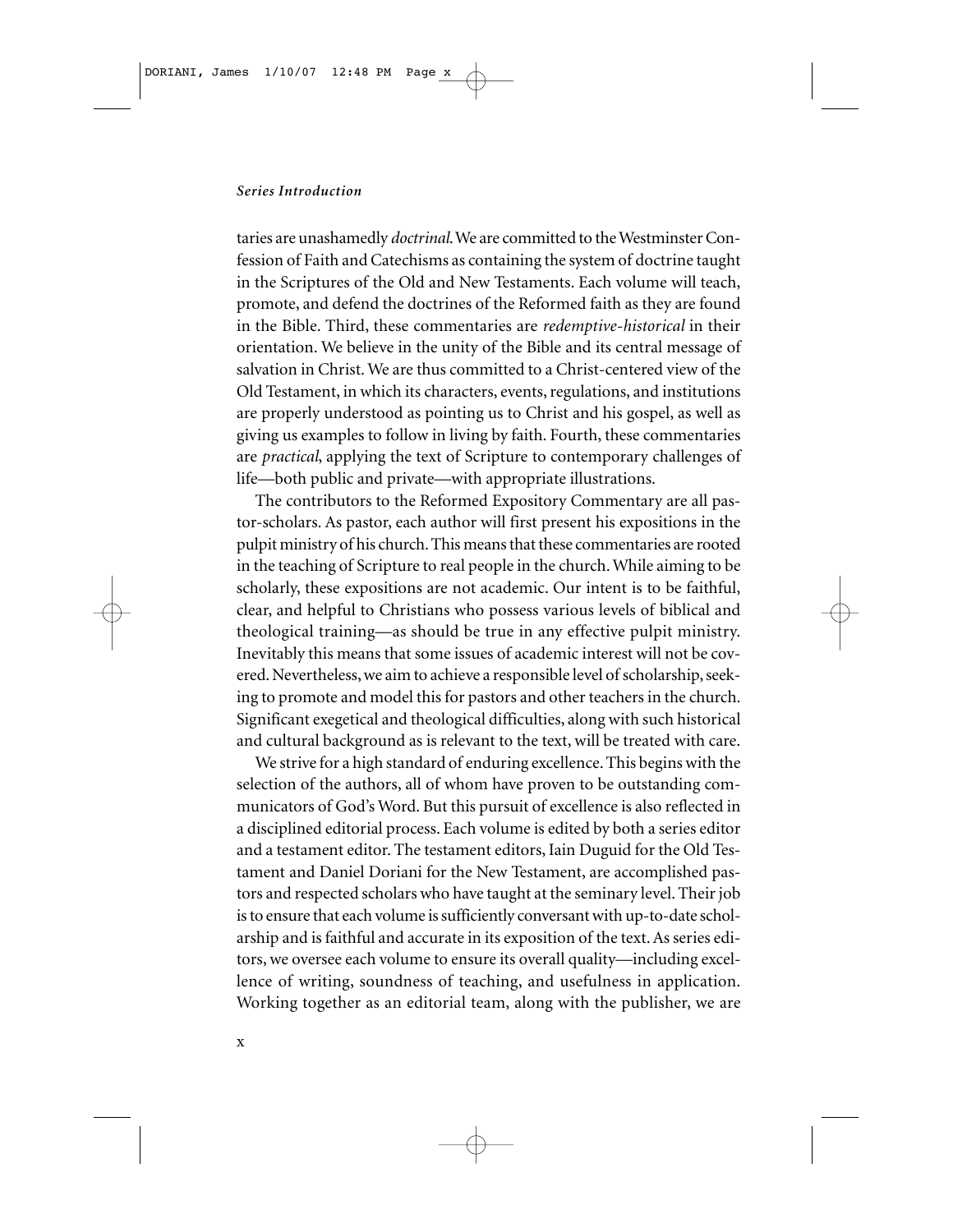DORIANI, James 1/10/07 12:48 PM Page xi

devoted to ensuring that these are the best commentaries our gifted authors can provide, so that the church will be served with trustworthy and exemplary expositions of God's Word.

It is our goal and prayer that the Reformed Expository Commentary will serve the church by renewing confidence in the clarity and power of Scripture and by upholding the great doctrinal heritage of the Reformed faith. We hope that pastors who read these commentaries will be encouraged in their own expository preaching ministry, which we believe to be the best and most biblical pattern for teaching God's Word in the church. We hope that lay teachers will find these commentaries among the most useful resources they rely upon for understanding and presenting the text of the Bible. And we hope that the devotional quality of these studies of Scripture will instruct and inspire each Christian who reads them in joyful, obedient discipleship to Jesus Christ.

May the Lord bless all who read the Reformed Expository Commentary. We commit these volumes to the Lord Jesus Christ, praying that the Holy Spirit will use them for the instruction and edification of the church, with thanksgiving to God the Father for his unceasing faithfulness in building his church through the ministry of his Word.

> Richard D. Phillips Philip Graham Ryken Series Editors

> > xi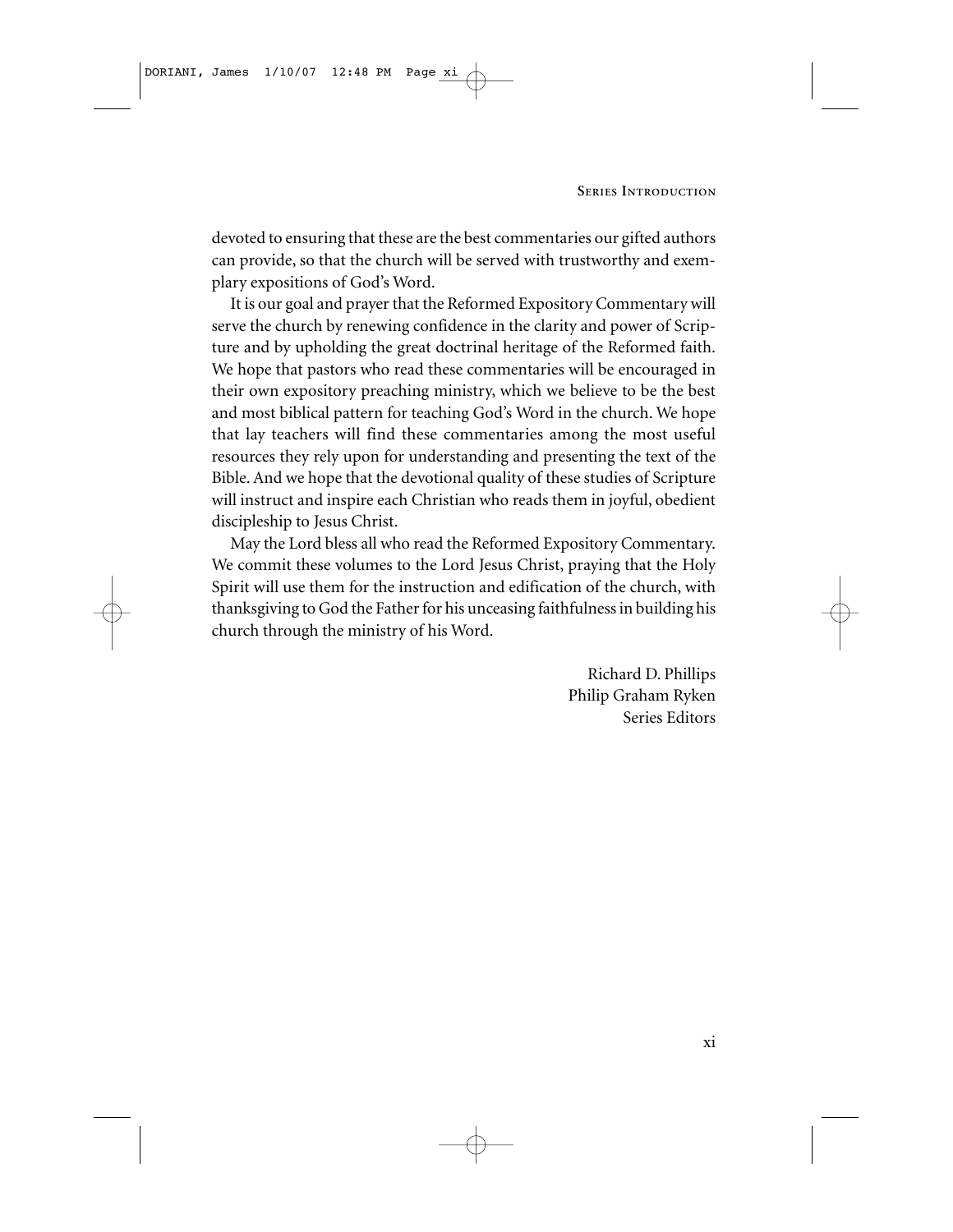$\begin{tabular}{|l|l|} \hline \texttt{DORIANI, James} & \texttt{1/10/07} & \texttt{12:48 PM} & \texttt{Page } \underline{xi} \\ \hline \end{tabular}$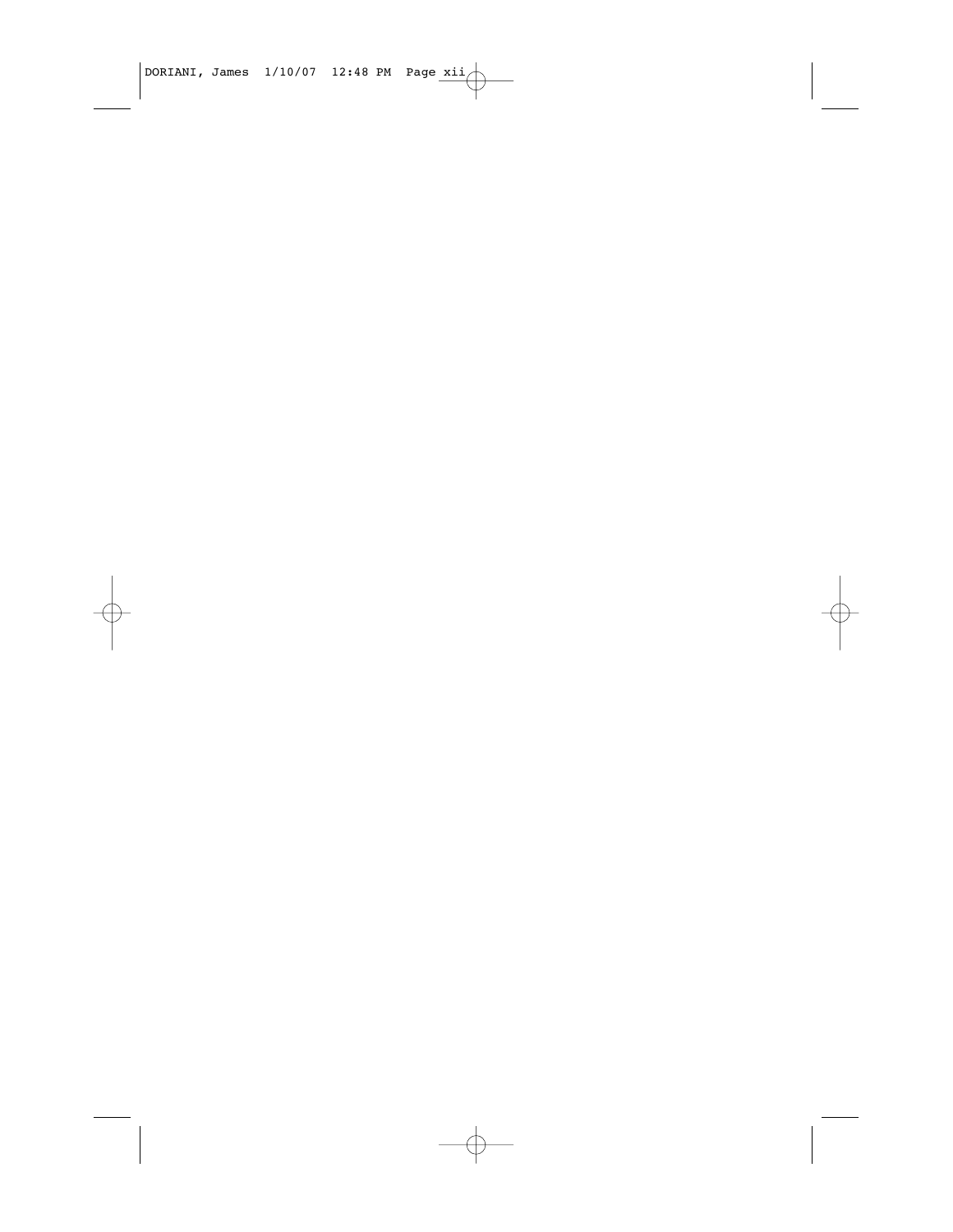# PREFACE

This book is the product of a long and sweet twofold relationship with James. In my seventeen years as a professor, I taught through James one time for college students and thirteen times for seminarians. From the first, I admired the literary simplicity and theological depth in James. From the first, I also saw the practical value of James. Shortly after studying James 5, on healing, I persuaded members of my church to institute the practice. By God's grace, two of my closest friends and my youngest daughter were healed (two dramatically, one more gradually) when elders laid hands on them and prayed over them (I tell two of their stories in the final chapter). Since then I taught through James at my former home church, the Kirk of the Hills, at a city-wide men's Bible study hosted by Covenant Seminary, and at Central Presbyterian Church, where I am now senior pastor.

Unfortunately, James has had another kind of double status in the life of the church—beloved by ordinary Christians, but suspect among scholarly and critical communities. Critical studies of James owe much to Martin Luther, who, in one long paragraph in "Table Talk," enumerates the issues that have occupied critical scholars for centuries.<sup>1</sup>

First, Luther says, James contains almost nothing of Christ and the gospel. By this he meant that he found none of Paul's gospel of justification by faith. Instead he found an insistence on works that, so he thought, supported the Roman Catholic position on faith and works. Second, Luther says, James does not appear to be written by an apostle. Third, scholars say that the clear, confident style of James's Greek, the large vocabulary, and dense syntax, are

<sup>1.</sup> Martin Luther, "Table Talk," in *Luther's Works*, trans. Theodore G. Tappert (Philadelphia: Fortress, 1967), 54:424–25.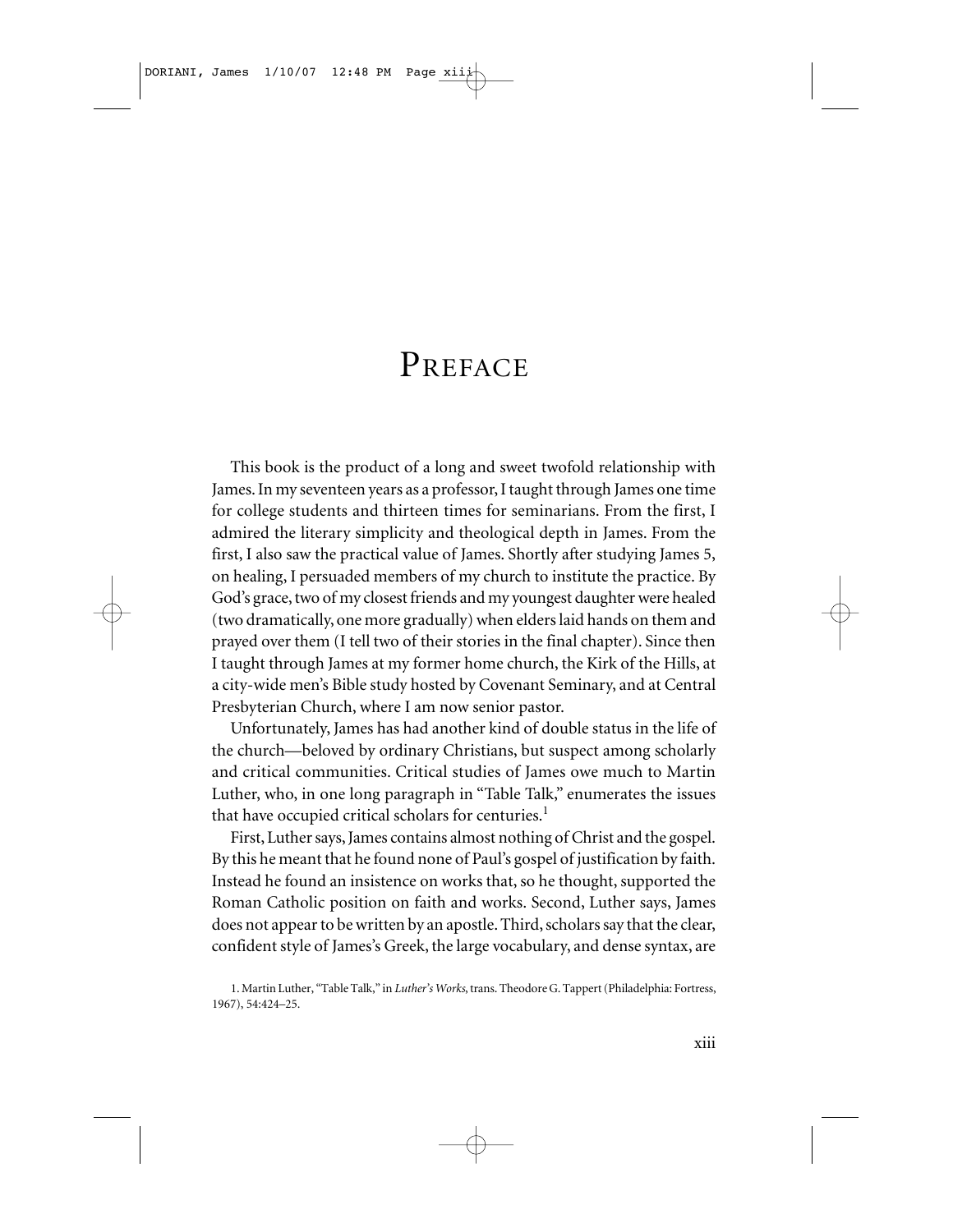#### *Preface*

too refined to come from the hand of a Galilean Jew. Fourth, in a criticism that might contradict the previous one, Luther and others charge that James is disorderly, flitting from topic to topic without any proper connection of the thoughts. Finally, the early church did not immediately receive James as part of the New Testament canon.

Happily, ordinary Christians have to be "educated" in order to see these problems in James, which they take to be God's Word, full of the Lord's wisdom for daily life. Happily too, there are ready answers to each objection to James. First, while James does not have a theology of atonement, one wonders why a book must feature the substitutionary atonement in order to be canonical. Luther's criterion does not come from Scripture itself.Applied rigorously, it would excise several books from the canon. More importantly James does, in his own way, present Christ—as the Lord of the church, the teacher of right conduct, the one who offers grace to the humble. James describes the works that flow from faith in Christ and obedience to Jesus the Lord.

Second, to the charge that no apostle wrote James, we reply that only eight New Testament books were written by one of the Twelve: Matthew; John; 1 and 2 Peter; 1, 2, and 3 John; and Revelation. Like Mark, Luke, Acts, and Hebrews, to name just four examples, James is apostolic because its author was a member of the apostolic community, in direct contact and partnership with the apostles. He also witnessed parts of Jesus' life.

Third, to the charge that James's Greek is too good, scholars such as Stanley Porter have established that Greek was well known and well written in Palestine in the first century. Besides, much of the vocabulary and some of the style of James appear, as we might expect, to be influenced by the Greek of the Septuagint (the Greek translation of the Old Testament).

Fourth, to the charge that James is disorderly, flitting (so Martin Dibelius said) from topic to topic without connection: this charge reveals more about the ignorance of critics than about the ignorance of James. Diverse scholars such as Duane Watson and Luke Timothy Johnson have demonstrated that James uses and creatively adapts the conventions of Greco-Roman rhetoric. This is hardly a surprise, given the sophistication of James's Greek. Some will say it is too much for a Galilean, but "sophisticates" often underestimate the powers of lightly educated genius. As they doubt James, so they doubted that Shakespeare penned his plays or that Lincoln composed his speeches.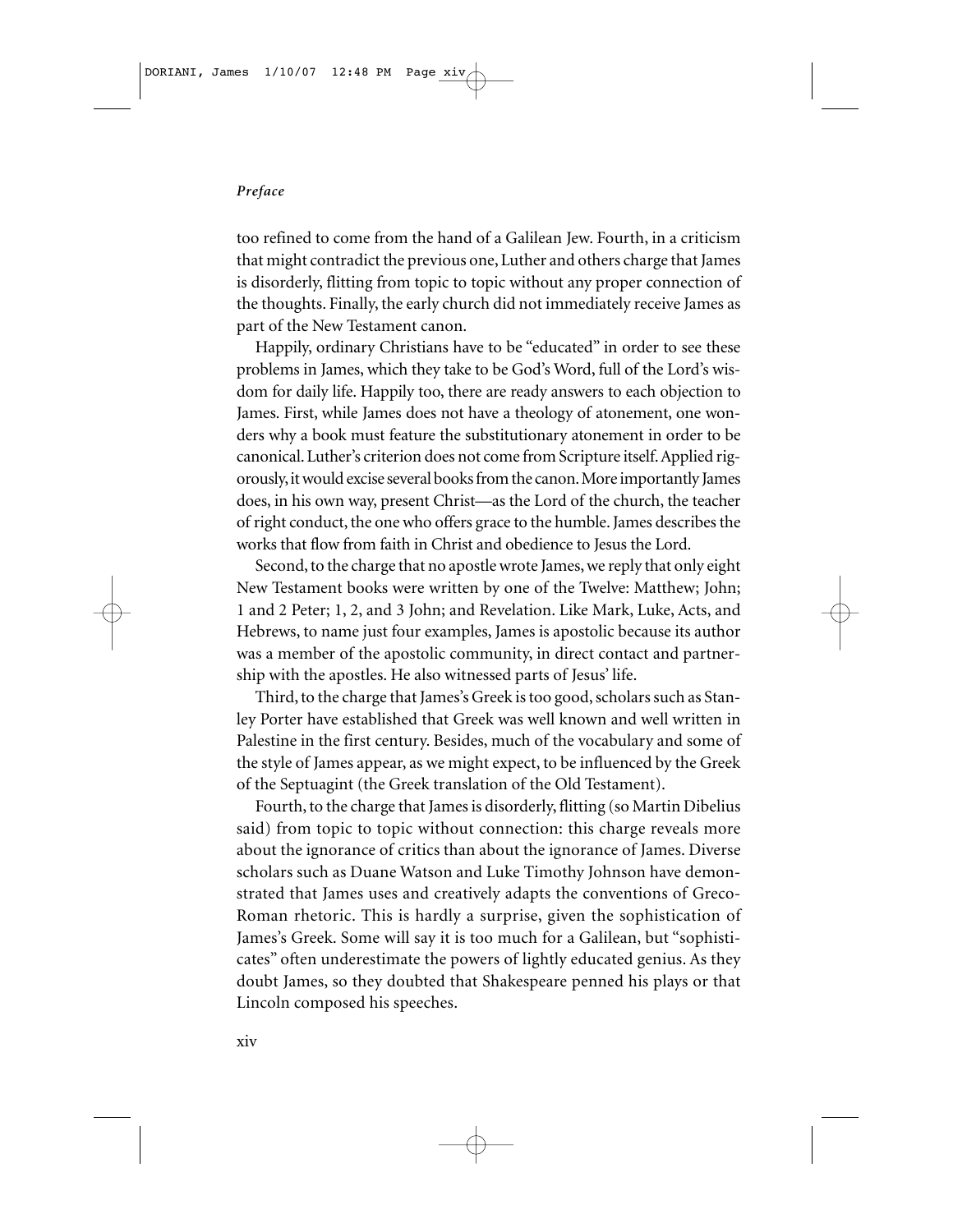#### **PREFACE**

Finally, the early church's doubts about James are exaggerated. Eusebius did list James with disputed books, yet he clearly differentiated it from spurious or heretical books, noting its widespread recognition, its apostolic style, and its orthodox teaching.

Readers may think that a reply to James's critics is misplaced in the preface to an expository commentary. Yet the theological and moral value of James rests not upon the affection with which Christians receive it, but upon its origin, in divine inspiration, and its status in the canon. These are the issues at stake in any defense of the authorship, style, or content of James. The critical charges and the replies to them are far more involved than our brief survey indicates. But once accusations are presented, some of the faithful must answer them, and the church must at least know that they have done so—convincingly. Then all can profit from the theology and the ethic of James.

I dedicate this book to all who studied James with me at Geneva College, at Covenant Seminary, at Kirk of the Hills, and at Central Presbyterian Church. I especially thank four friends: Robert Yarbrough and Hans Bayer helped me think through the great issues in James; Robbie Griggs offered timely research assistance; and Rick Phillips reviewed each page, leading me to strengthen and clarify the book at many points.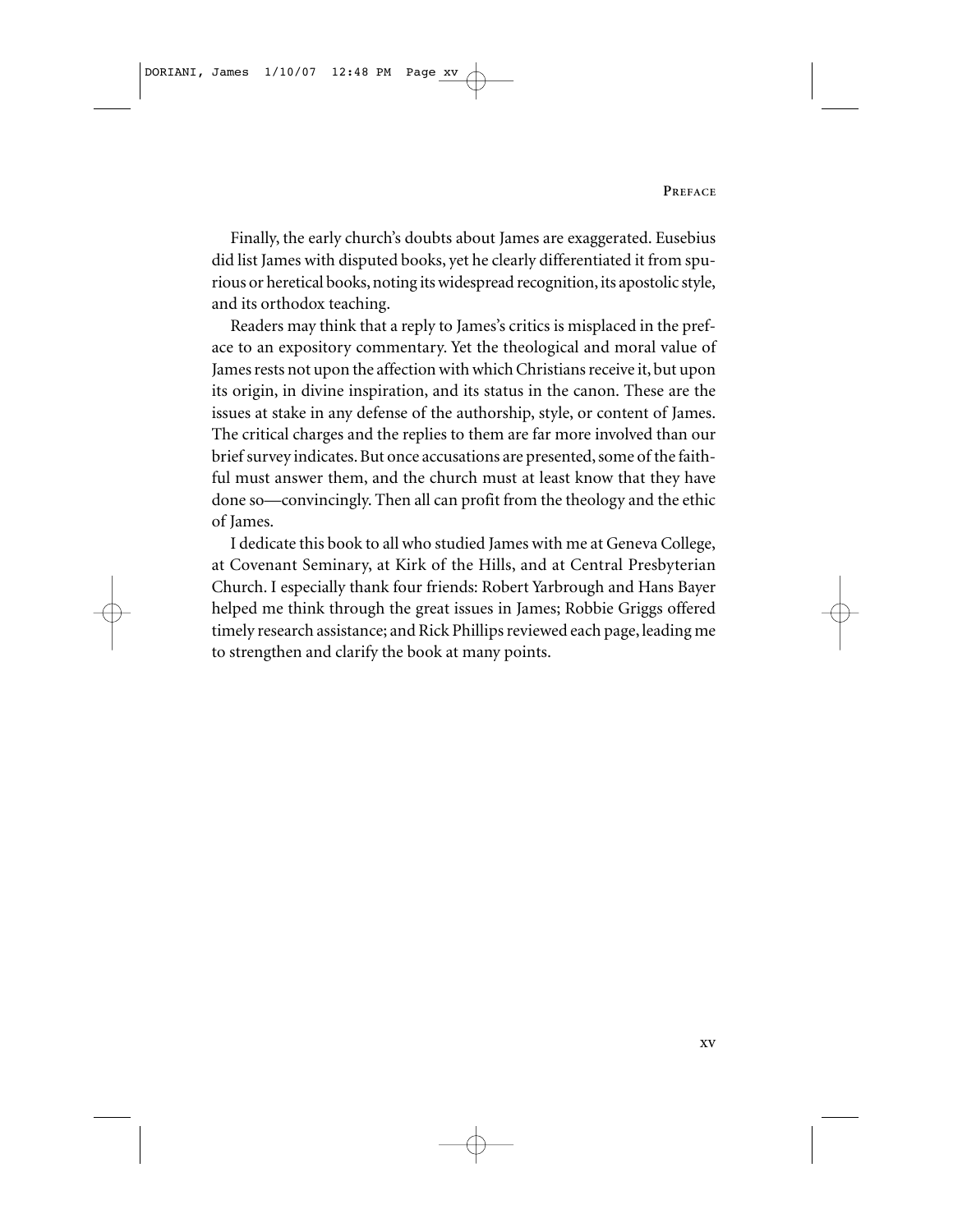$\begin{tabular}{|l|l|} \hline \texttt{DORIANI, James} & \texttt{1/10/07} & \texttt{12:48 PM} & \texttt{Page } \underline{Xvi} \\\hline \end{tabular}$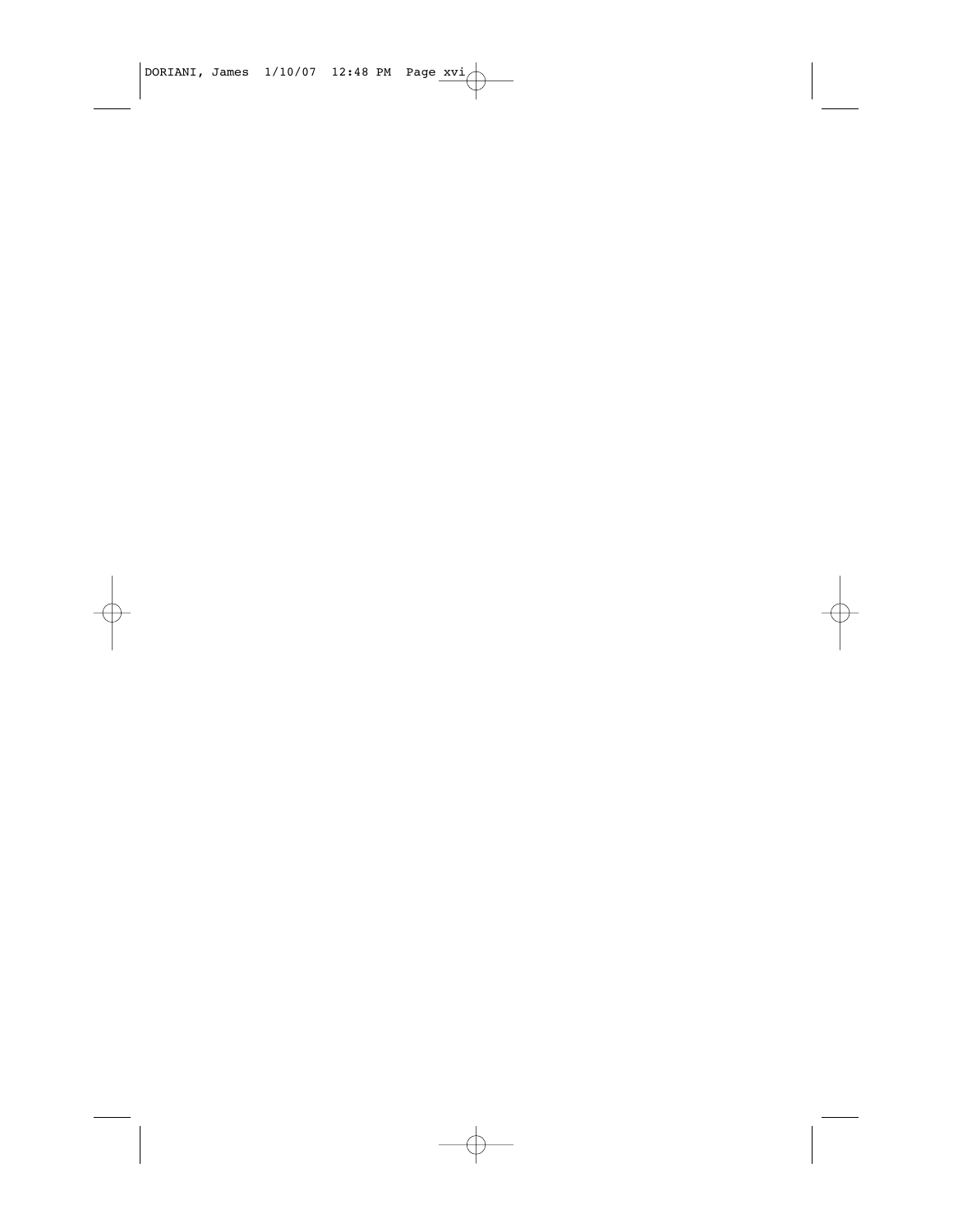DORIANI, James  $1/10/07$  12:48 PM Page  $1$ 



# PORTRAIT OF A LIVING FAITH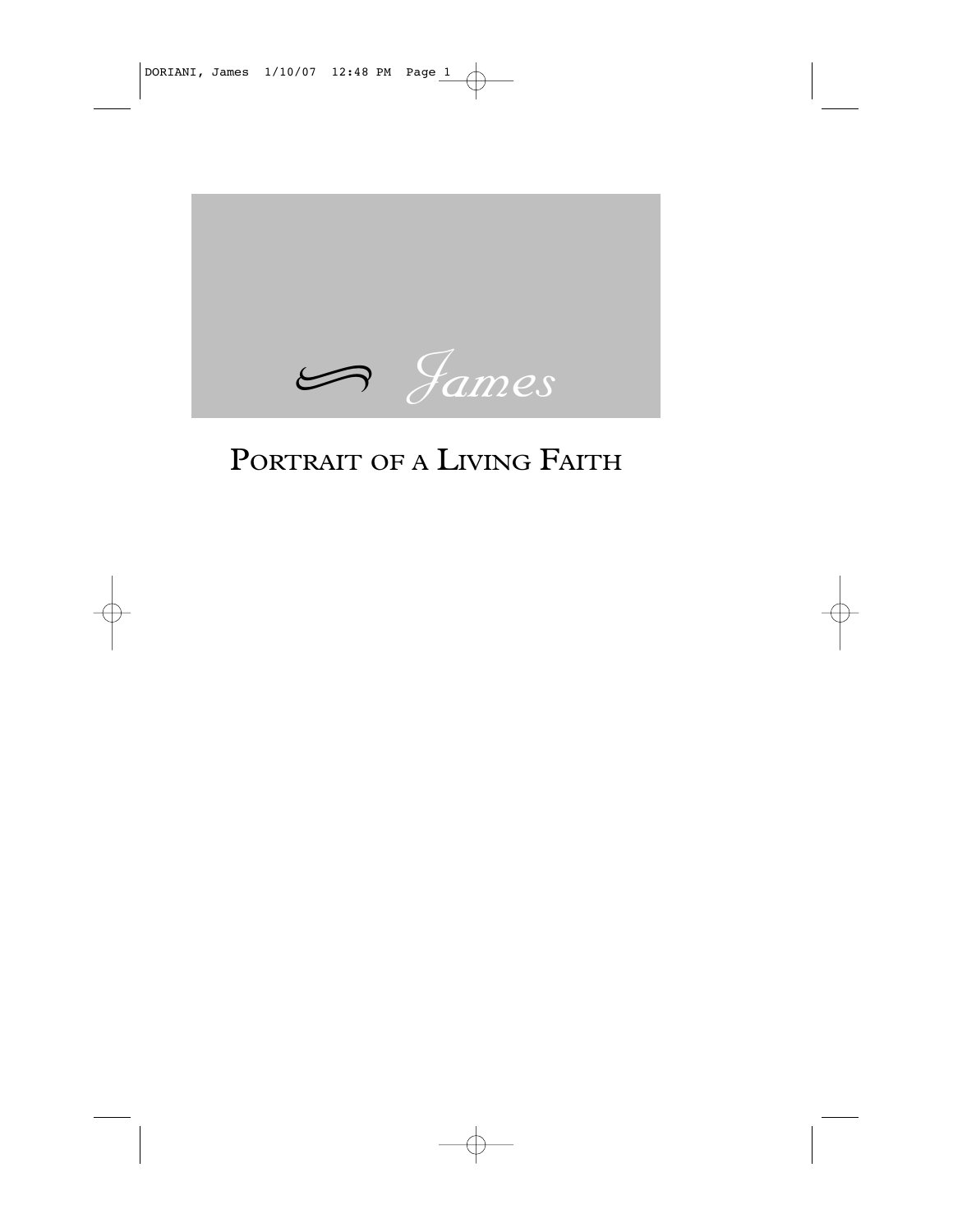DORIANI, James 1/10/07 12:48 PM Page 2 $\oplus$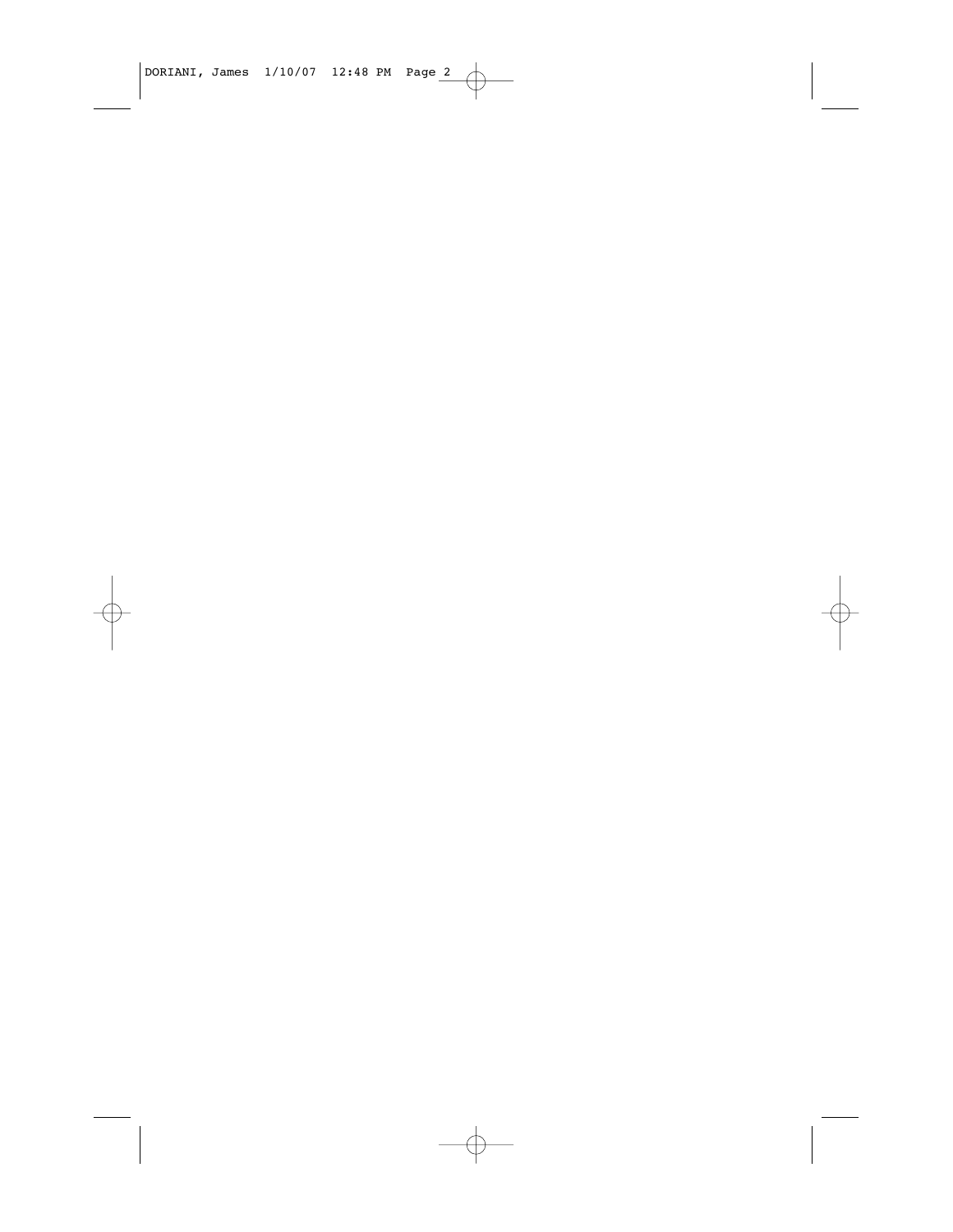## 1

# INTRODUCTION TO JAMES

### *James 1:1*

*James, a servant of God and of the Lord Jesus Christ, To the twelve tribes scattered among the nations: Greetings.* (James 1:1)



**From the UPS of many believers**, James is a beloved book. Eminently practical, it is full of vivid exhortations to godly living. In short compass it offers concrete counsel on an array of issues that confront Christians e cal, it is full of vivid exhortations to godly living. In short compass it offers concrete counsel on an array of issues that conthe tongue, worldliness, boasting, planning, prayer, illness, and more.

Yet James's candor and clarity are a two-edged sword. "Its call to realize professed ideals in appropriate action has spoken with prophetic urgency to generations of readers who have found James' directives difficult to perform rather than to understand."1

#### **ASSESSING FAILURE AND FAITH**

James, like the Sermon on the Mount, is sublime and penetrating—almost too penetrating. Its piercing assessment of our failures proves we cannot

<sup>1.</sup> Luke Timothy Johnson, *The Letter of James* (Garden City, N.Y.: Doubleday, 1995), 3.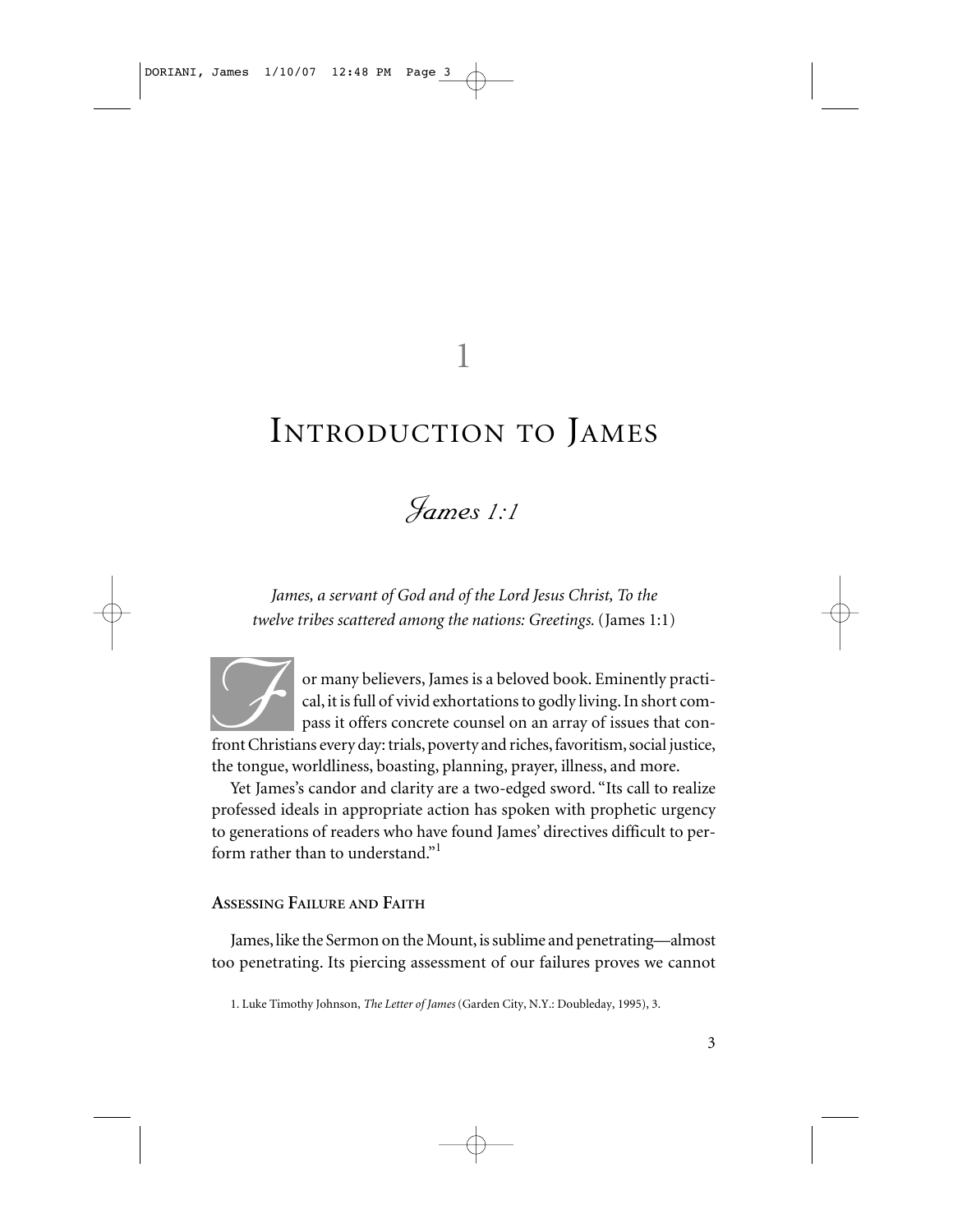#### *Introduction to James*

achieve holiness by our striving. James stirs us to action, but as it reveals our sins, we doubt our ability to do what the writer commands. Yet James often declares that obedience is a hallmark of living faith: "Do not merely listen to the word, and so deceive yourselves. Do what it says" (1:22).

James demands an obedience that honest readers know they cannot render. Therefore, while the individual sentences and paragraphs of James are clear, we struggle to resolve the tension between the stringency of James's demands and our inability to attain them. If this were Paul, he would turn our attention to redemption and justification. But James never mentions the cross or the atonement, the death or the resurrection of Christ. He never uses the gospel vocabulary of justification by faith, redemption, or reconciliation. Indeed, the absence of these elements prompts observers to wonder where Jesus and redemption are found in this letter. James does use Jesus' name twice, in 1:1 and 2:1, but on both occasions it is a passing reference rather than an exposition of his life and redemption. Similarly, while the term "faith" appears fourteen times in James, eleven of them occur in 2:14–26, a discussion that stresses that faith without deeds is dead (2:17, 26). If we want to hear the gospel of James, we must consider who James was.

### **THE LIFE OF JAMES**

James simply calls himself "James, a servant of God and of the Lord Jesus Christ," but several lines of evidence indicate that he is the half-brother of Jesus, the natural son of both Mary and Joseph.<sup>2</sup> When the author calls himself James without further identification, it implies that his audience knows him and his credentials well enough.

There are three men named James in the New Testament: two apostles and the brother of Jesus. Of the apostles, James of the trio Peter, James, and John suffered martyrdom at the beginning of the Christian era. The second apostolic James is the son of Alphaeus. He is nearly a cipher in the Gospels, and we know nothing of him after the resurrection. So we doubt that he is our James.

The process of elimination leads us to think that the author is the brother of Jesus. But there is more. First, both the book of Acts and early Christian

<sup>2.</sup> For a complete discussion of James's identity, see Donald Guthrie, *Introduction to the New Testament* (Downers Grove, Ill.: InterVarsity Press, 1990), 723–46.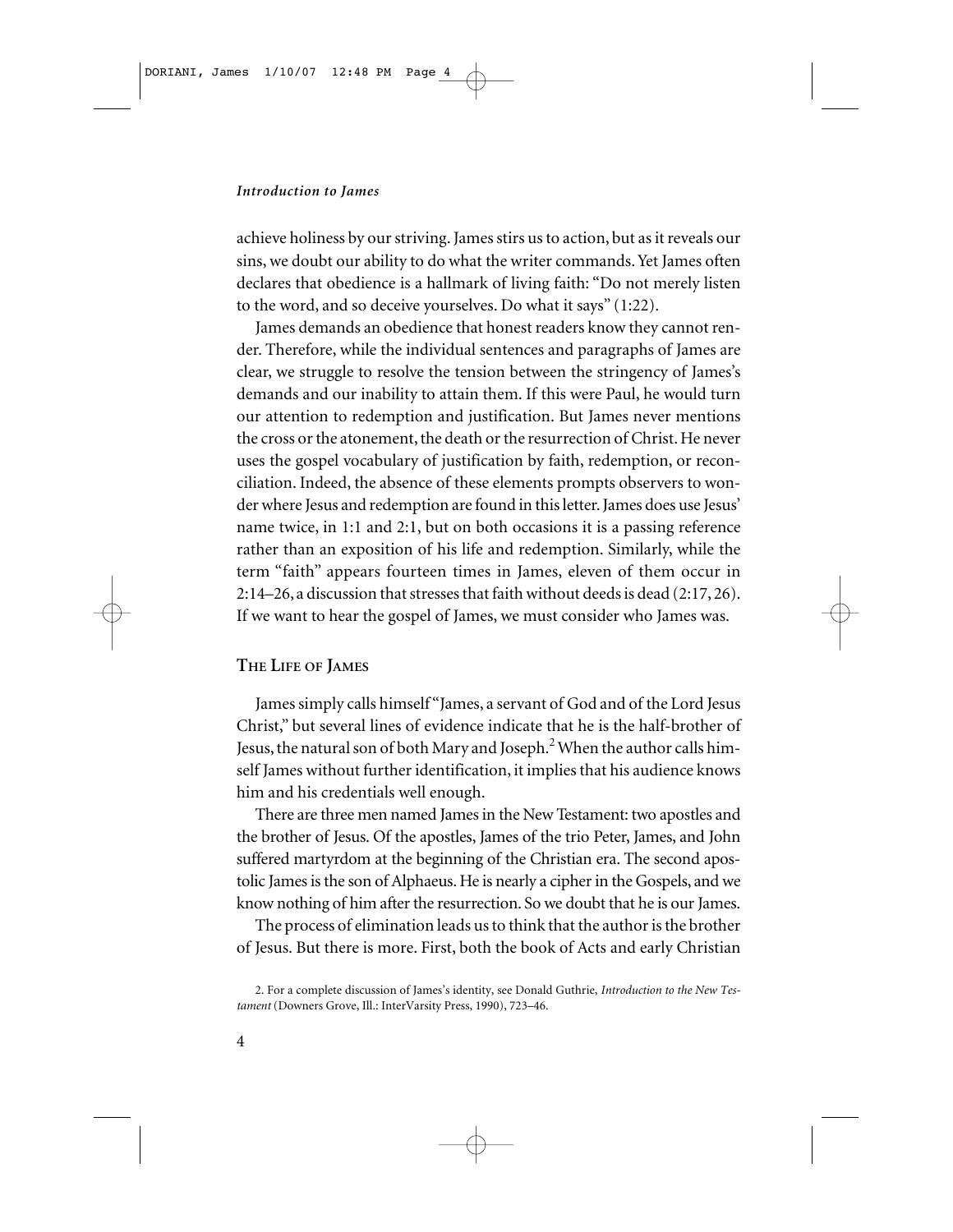**JAMES 1:1**

DORIANI, James 1/10/07 12:48 PM Page 5

historians say Jesus' brother became a leader of the Jerusalem church. He is prominent at the Jerusalem Council (Acts 15). His speech there and the subsequent letter, both in Acts 15, contain a number of distinctive phrases that also appear in James's epistle.<sup>3</sup> James the church leader and James the epistle writer also share a passion for the law of Moses (Acts 15:21; James 2:8–11) and for peacemaking (Acts 15:28–29; James 3:17–18).

It is doubtful that James believed in or even respected Jesus in the early phases of his ministry. If, in Genesis 37, Joseph's brothers struggled with his sense that he was destined for greatness, imagine the difficulty of being Jesus' younger brother.<sup>4</sup> The Gospels hint at familial tension. For example, the first time John's gospel mentions Jesus' siblings, they mock him. The Feast of Tabernacles was approaching, and his brothers said:"You ought to leave here and go to Judea, so that your disciples may see the miracles you do. No one who wants to become a public figure acts in secret. Since you are doing these things, show yourself to the world." John adds, "For even his own brothers did not believe in him" (John 7:3–5). On another occasion, Jesus' family became alarmed when his ministry began to attract unruly crowds and to rouse opposition from the Pharisees. When they heard about it, Mark says, "They went to take charge of him, for they said, 'He is out of his mind'" (Mark 3:20–22). Later, Jesus' family showed scant respect for his work when they arrived during a teaching session and acted as if they had the right to interrupt him (Matt. 12:46–50). Finally, when the gospels name those who stayed with Jesus at the cross, they list Mary his mother, but not his brothers (Mark 15:40; John 19:25).

It is impossible to determine when James came to faith. But Jesus, after his resurrection, graciously appeared to James, either to instill or to seal his faith (1 Cor. 15:3–8). After that, James rapidly became a pillar of the Jerusalem church. In Acts 15, when the church convened its first great council in Jerusalem, Peter and Paul described the terms and the progress of the gospel among the Gentiles. Both apostles preached that salvation came to Gentiles by faith alone, apart from works, apart from the laws about food

<sup>3.</sup> They include the rare use of *chair* $\bar{\sigma}$  to signify a greeting (James 1:1; Acts 15:13), and "Listen my brothers" as an address (James 2:5; Acts 15:13). Three more relatively rare words appear in both James and Acts 15: *episkeptomai*(1:27 and 15:14), *epistrephom*(5:19–20 and 15:19), and *agapetos m* (1:16; 1:19; 2:5; and 15:25).

<sup>4.</sup> If little James was naughty, did his parents say, "Why can't you be more like Jesus?"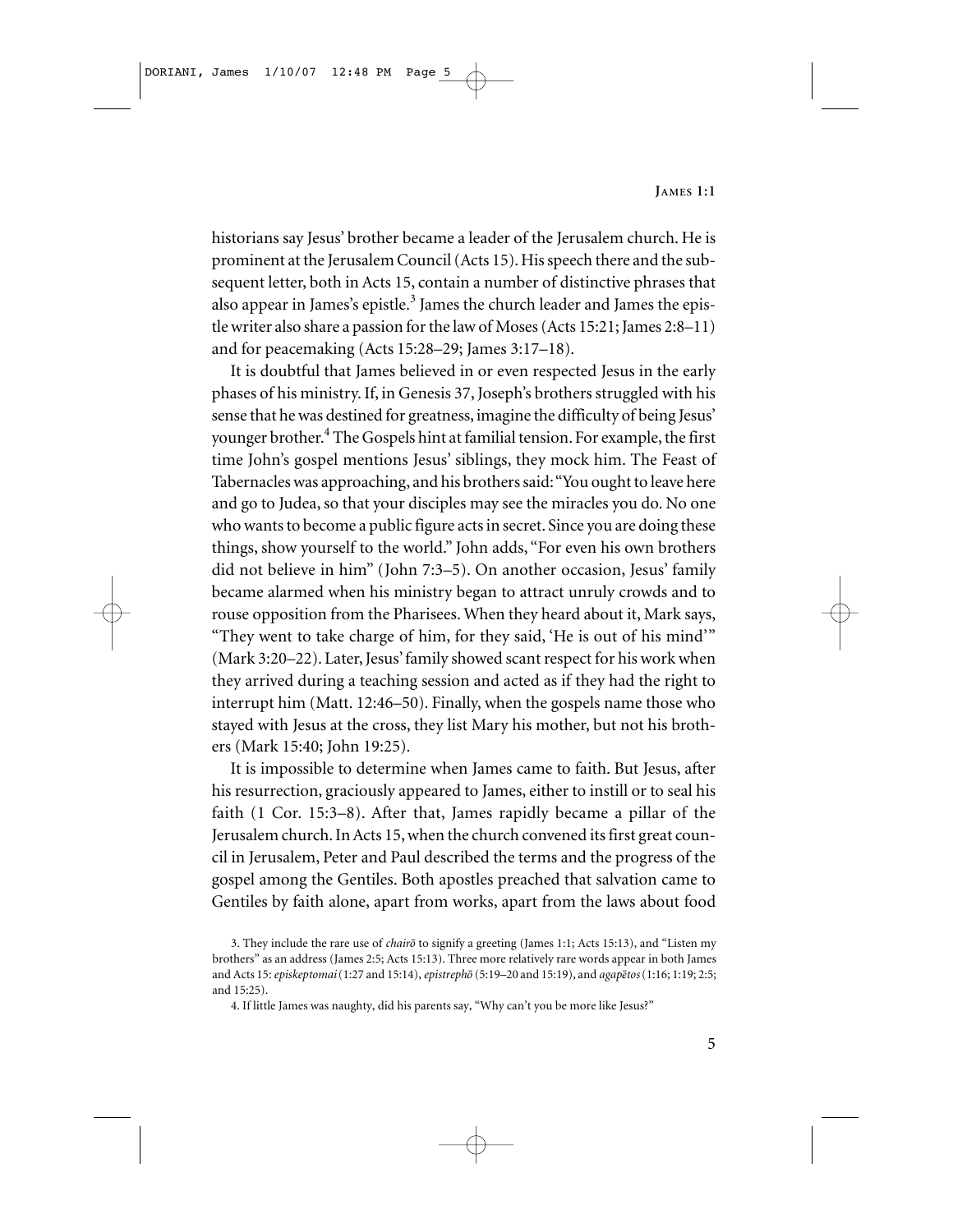#### *Introduction to James*

and circumcision that established Jewish identity (Acts 10:34–11:18). Although some initially disagreed, the council established that Jew and Gentile are both saved "through the grace of our Lord Jesus" (15:11). At the council, James gave the concluding speech:

Brothers, listen to me. Simon has described to us how God at first showed his concern by taking from the Gentiles a people for himself. The words of the prophets are in agreement with this, as it is written:

"After this I will return and rebuild David's fallen tent. Its ruins I will rebuild, and I will restore it, that the remnant of men may seek the Lord, and all the Gentiles who bear my name, says the Lord, who does these things." (Acts 15:13–17)

In the early church, James acquired the title "James the Just" because of his personal righteousness and his passion to promote righteousness in others. We see the same passion in James's epistle. He calls the law "the perfect law that gives freedom" (James 1:25) and "the royal law" (2:8). But the letter never asks readers to keep the laws regarding food, circumcision, and Sabbath that marked the Jews as an ethnic group. At the Jerusalem Council, James did urge adherence to some aspects of distinctively Jewish law (Acts 21:19–21), but it seems that his goal was peaceful relations in early church life as Jew and Gentile learned to live together as the family of God. At any rate, his letter never requires obedience to laws about circumcision or food. Thus James subordinated his passion for the law to his greater passion for the gospel. He had a zeal for legal righteousness, but greater zeal for the grace of God.

#### **THE GOSPEL ACCORDING TO JAMES**

With 59 commands in 108 verses, the epistle of James has an obvious zeal for law. In his imperatives, James directly communicates the royal law, the law of King Jesus (2:8). But the hasty reader will not see much of the gospel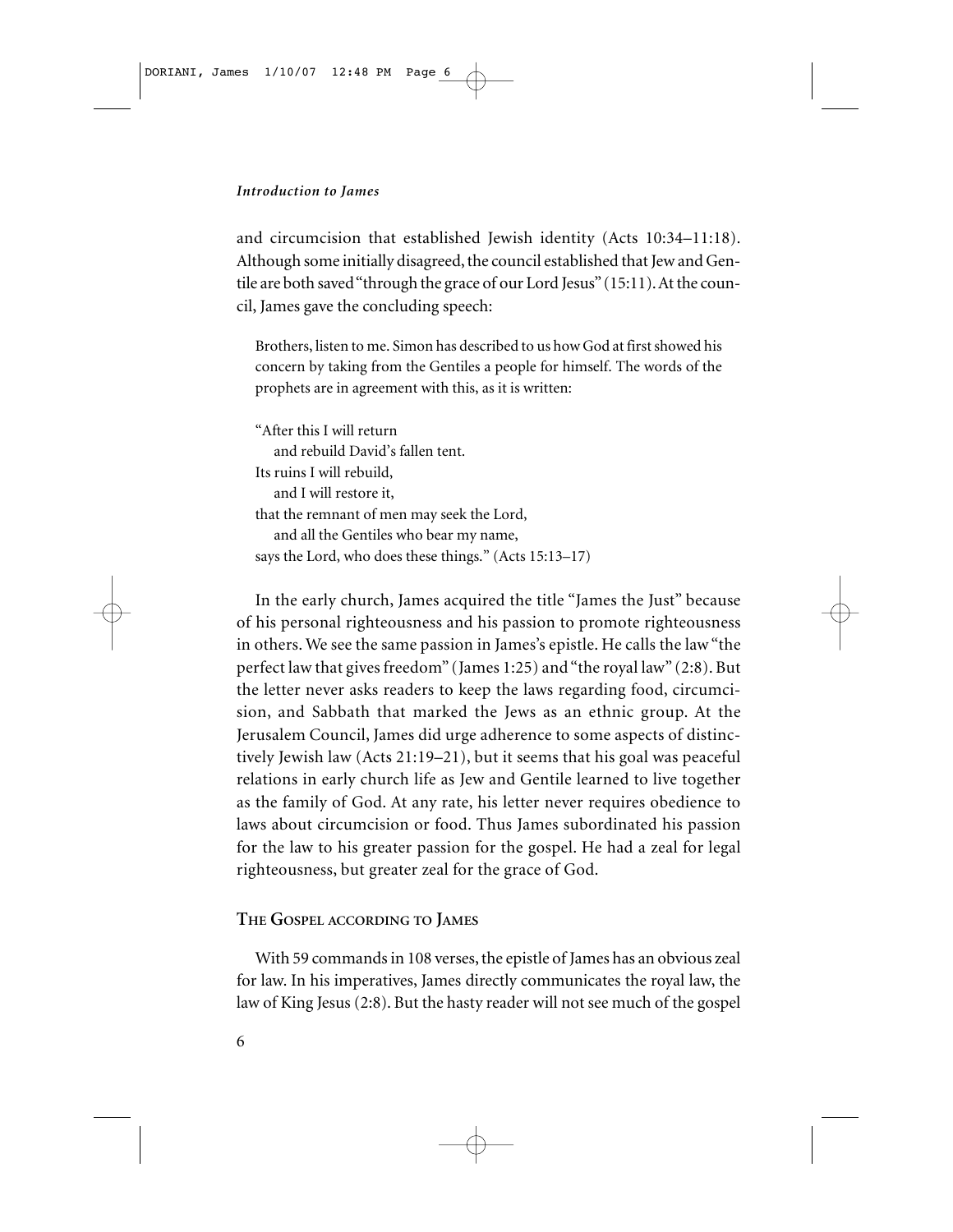#### **JAMES 1:1**

in James. If James is merely a series of commands, its moral clarity is a burden, and its limpid commands only condemn. While James does lack familiar formulations of the gospel, his insistence on obedience is unmistakable. He says good deeds mark true religion:

Religion that God our Father accepts as pure and faultless is this: to look after orphans and widows in their distress and to keep oneself from being polluted by the world. (1:27)

Whoever keeps the whole law and yet stumbles at just one point is guilty of breaking all of it. (2:10)

Anyone, then, who knows the good he ought to do and doesn't do it, sins. (4:17)

Do not merely listen to the word, and so deceive yourselves. Do what it says. (1:22)

Similarly, James expects teachers to *do* what they know and say: "Not many of you should presume to be teachers, my brothers, because you know that we who teach will be judged more strictly" (3:1).

This call to obey or to face judgment is all the more stringent since James insists that everyone fails to do what the law requires. James says we must control the tongue (1:26), yet he says no man can tame the tongue (3:8). He says we must avoid the pollution of the world (1:27), yet he says our envy and our quarrels prove we are worldly (4:1–4).

These paradoxes lead to the gospel of James. He says that all are liable to judgment, but "mercy triumphs over judgment" (2:13), for "the Lord is full of compassion and mercy" (5:11). If we see our sins and confess them, we will be healed (5:16). Further, whoever sees the sins of another and "turns a sinner from the error of his way will save him from death and cover over a multitude of sins"(5:20).As I will argue in later chapters, the climax of James occurs in 4:6. James completes his indictment of human sin in 4:5, then says: "But [God] gives us more grace. That is why Scripture says: 'God opposes the proud but gives grace to the humble.'" The double mention of God's grace at the rhetorical climax of the book shows that the gospel of James is the message of God's grace for sinners.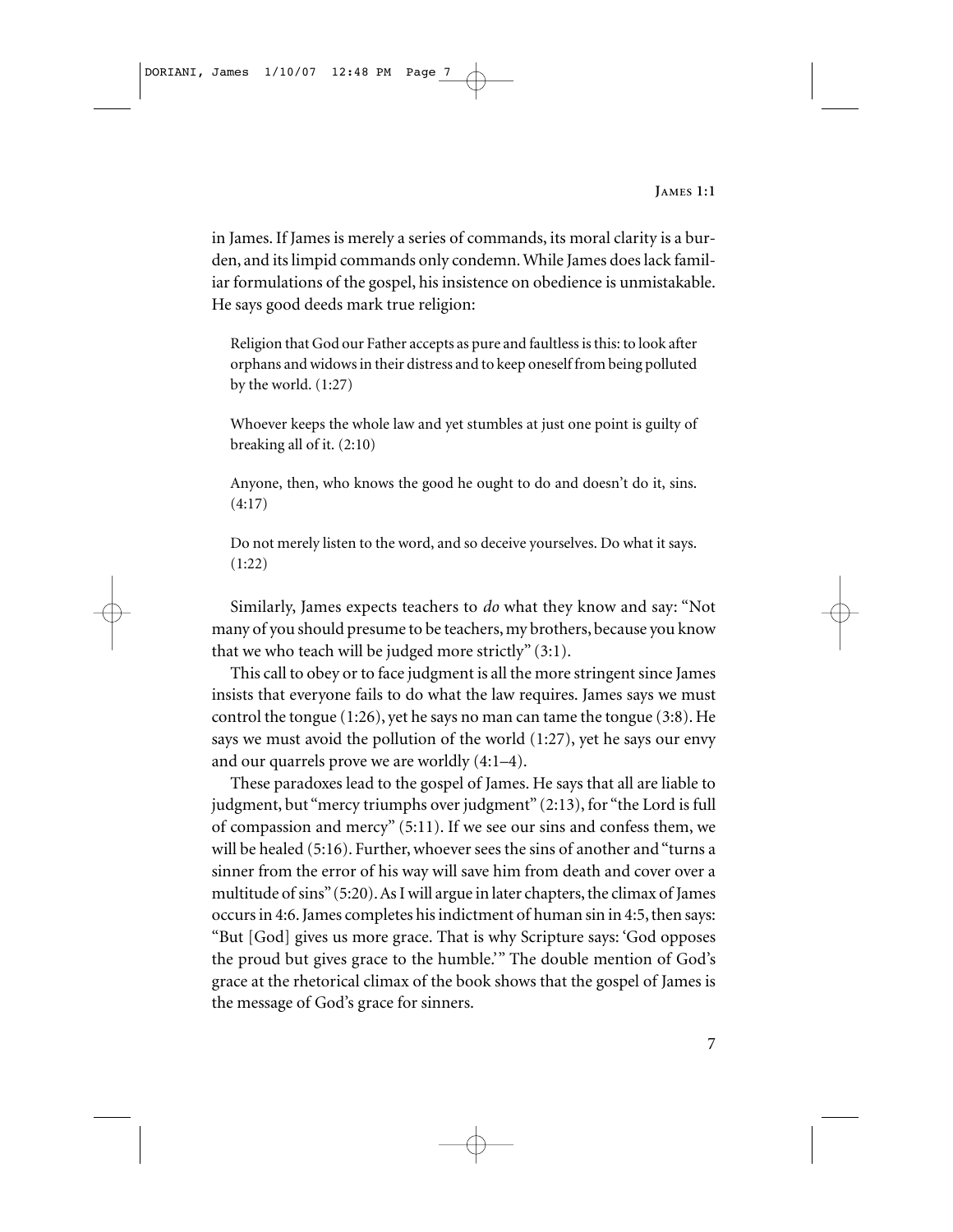#### *Introduction to James*

James's emphasis on the word of God supplements this idea. Because the word convicts us of sin, James can say that God "chose to give us birth through the word of truth, that we might be a kind of firstfruits of all he created" (1:18). He says his readers should "humbly accept the word planted in you, which can save you" (1:21) because the word brings the message of grace.

#### **THE VOICE OF JAMES**

Vital as it is that we grasp the gospel of James, we also profit by hearing the distinctive voice of James. An observant Christian comparing Romans, Hebrews, and James will notice stylistic differences between James and the other epistles. For example, James neither opens nor closes with formal greetings. He makes no reference to personally shared history. Unlike Paul, James claims no authority or rank. Unlike Paul and Hebrews, James has little theological argumentation. Indeed, James can sound more like a prophet or wise man than like Paul.

#### *James as a Book of Wisdom*

Job, Ecclesiastes, and Proverbs are called "wisdom literature."These books observe who is and who is not skilled in the art of living. Wisdom has been defined as "the discipline of applying truth to one's life in the light of experience."<sup>5</sup> It is "the knowledge of God's world and a knack of fitting oneself into it."<sup>6</sup> Wise animals know how to live well (Prov. 30:24–28). English translations vary, but the Hebrew Bible calls skilled people "wise" whether they are artisans (Ex. 31:3–6; 35:35; 1 Kings 7:14; Jer. 10:9), boatmen (Ezek. 27:8), or politicians  $(2 \text{ Sam. } 13:3)$ .

James resembles wisdom books in important ways. James and Solomon agree that wisdom is a gift we rightly seek from God (1 Kings 3:7–12; James 1:5–8). They also agree that we can work for wisdom.Wisdom involves both

6. Cornelius Plantinga, *Not the Way It's Supposed to Be: A Breviary of Sin* (Grand Rapids: Eerdmans, 1994), 116.

<sup>5.</sup> Gordon Fee and Douglas Stuart, *How to Read the Bible for All Its Worth* (Grand Rapids: Zondervan, 1982), 187.

<sup>7.</sup> R. E. Murphy, *The Tree of Life*, 3rd ed. (Grand Rapids: Eerdmans, 2002); Derek Kidner, *An Introduction to Wisdom Literature* (Downers Grove, Ill.: Intervarsity Press, 1985).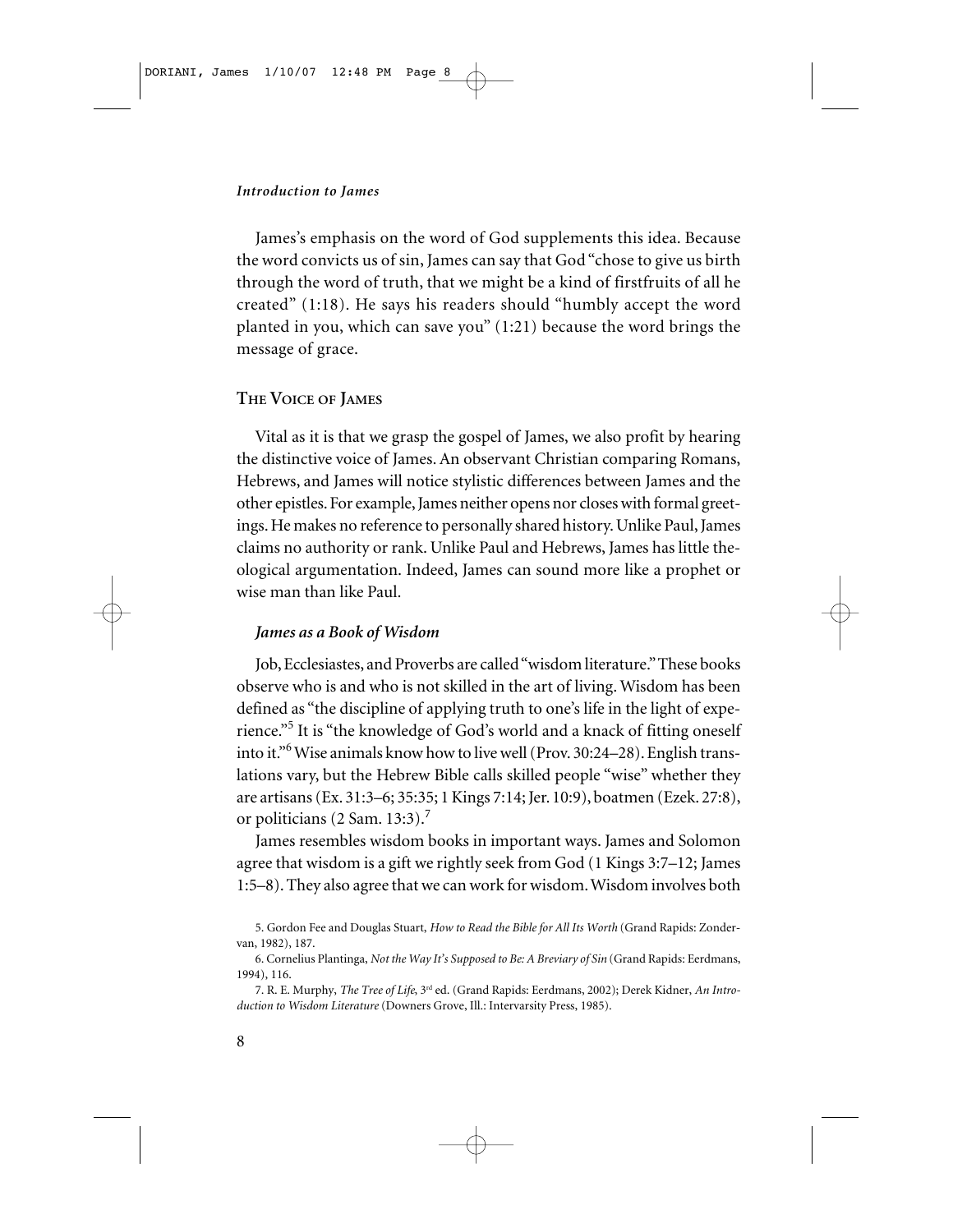#### **JAMES 1:1**

meditation on Scripture and observation of the world. This is why wisdom often says, "I have seen" (Job 5:3; Eccl. 1:14; 3:10; 5:13; 6:1; 9:11; 10:5, 7; ". . . observed," Job 4:8), or "Do you see?" (Prov. 22:29; 26:12; 29:20). Wisdom observes the blessings of obedience and the price of disobedience. James does the same. Building on biblical themes (James 2:8; 2:23; 4:5–6), James applies them to a stream of observations of daily life. He detects the way we snub the poor (2:1–4), the way we content ourselves with pious blather (2:14–17), the way our tongues run out of control (3:9–10), the way selfish desires lead to quarrels (4:1–4). There are also verbal parallels between James and Proverbs.<sup>8</sup>

The one who is rich . . . will pass Whoever trusts in his riches will fall, rises with scorching heat and withers leaf. (11:28) the plant. . . . In the same way, the rich man will fade away even while he goes about his business. (1:10-11)

slow to speak and slow to become ing, but a quick-tempered man disangry, for man's anger does not plays folly. (14:29) bring about the righteous life that God desires.(1:19-20) A hot-tempered man stirs up dissen-

My brothers, as believers in our It is not good to be partial to the show favoritism. (2:1) of justice. (18:5)

We all stumble in many ways. If When words are many, sin is not he says, he is a perfect man, able is wise. (10:19) to keep his whole body in check. (3:2)

#### **James** Proverbs

away like a wild flower. For the sun but the righteous will thrive like a green

Everyone should be quick to listen, A patient man has great understand-

sion, but a patient man calms a quarrel. (15:18)

glorious Lord Jesus Christ, don't wicked or to deprive the innocent

anyone is never at fault in what absent, but he who holds his tongue

8. Paul Achtemeier, Joel Green, and Marianne Thompson, *Introducing the New Testament: Its Literature and Theology* (Grand Rapids: Eerdmans, 2001), 501.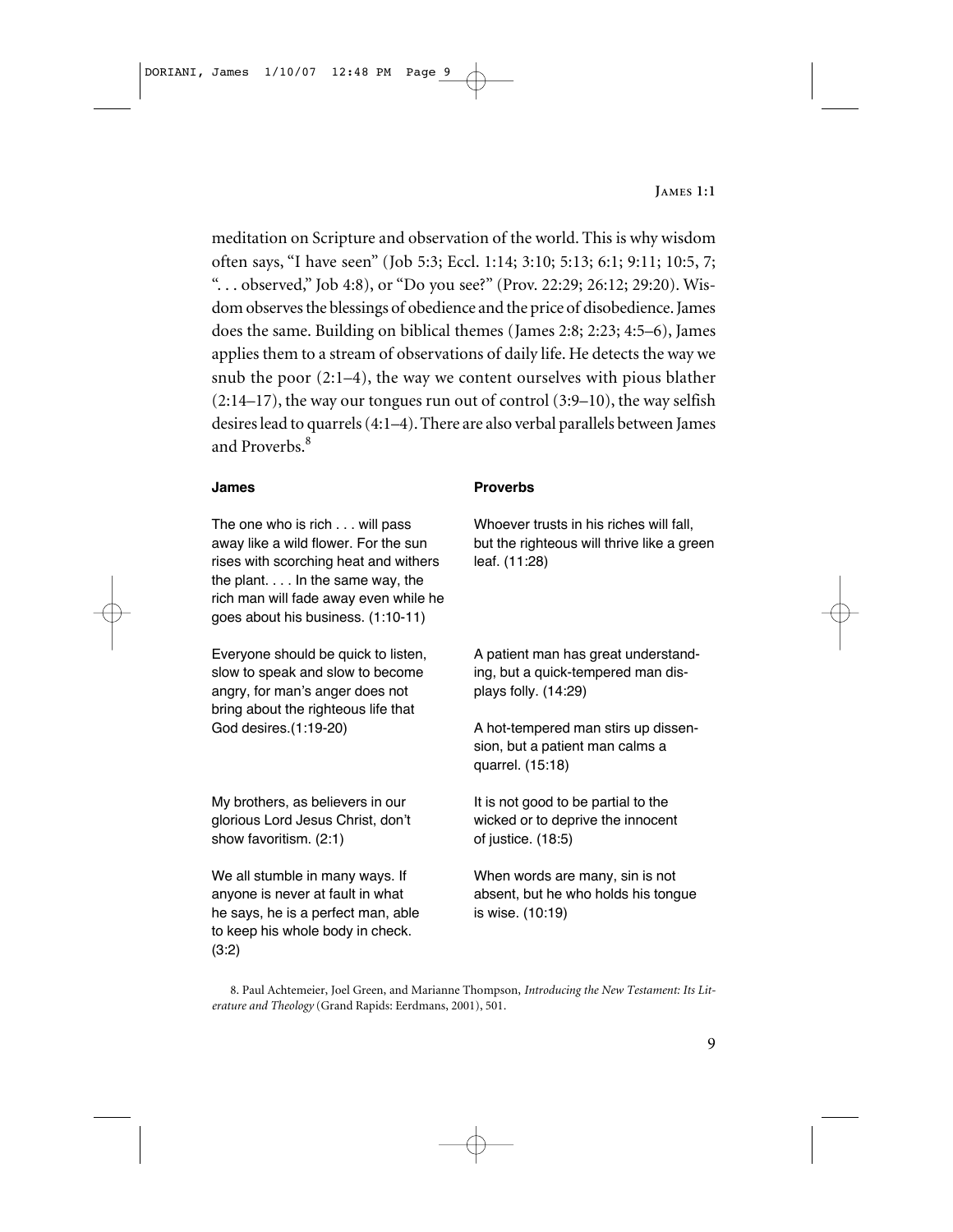#### *Introduction to James*

If James adopts elements of the style of wisdom, he also shares its interests: the roles of testing and discipline in creating wisdom, the power and the perversions of speech, the lure and emptiness of wealth, and the contrast between righteousness and wickedness.<sup>9</sup>

#### *James as Prophetic Literature*

The book of James is not essentially prophecy. But when James begins to denounce sin, he can sound like a prophet of old. He warns that God's judgment will shorten the life of the rich and lawless (James 1:11; 5:5). To rich oppressors, James says:

Now listen, you rich people, weep and wail because of the misery that is coming upon you. . . . Look! The wages you failed to pay the workmen who mowed your fields are crying out against you. The cries of the harvesters have reached the ears of the Lord Almighty. You have lived on earth in luxury and selfindulgence. You have fattened yourselves in the day of slaughter. You have condemned and murdered innocent men, who were not opposing you (5:1, 4–6).

This sounds a great deal like the prophets Isaiah and Amos.

```
Woe to you who add house to house
   and join field to field
till no space is left
   and you live alone in the land.
```
The LORD Almighty has declared in my hearing:

"Surely the great houses will become desolate, the fine mansions left without occupants." (Isa. 5:8–9)

You trample on the poor and force him to give you grain. Therefore, though you have built stone mansions, you will not live in them;

9. Ibid., 500.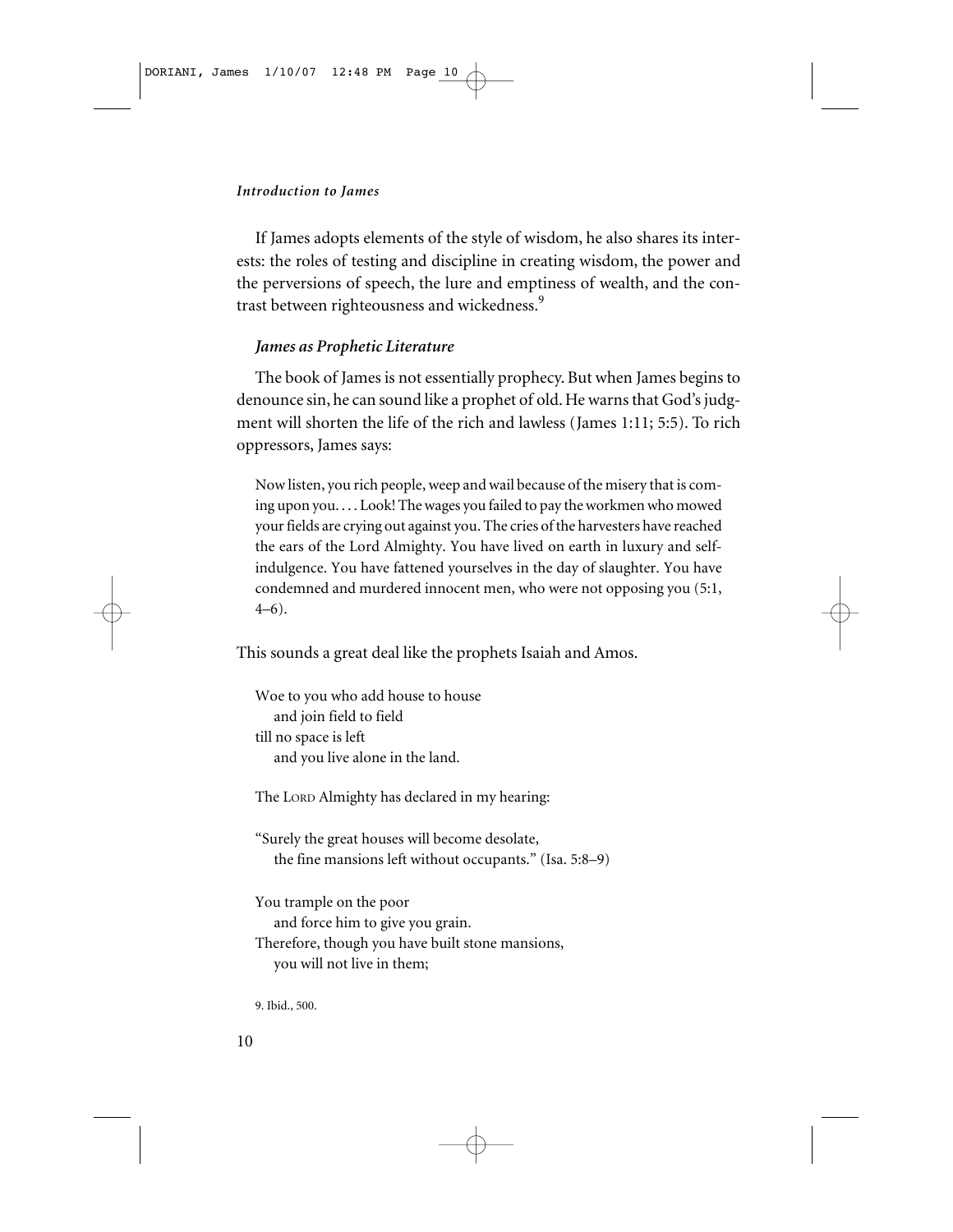**JAMES 1:1**

though you have planted lush vineyards, you will not drink their wine. . . . You oppress the righteous and take bribes and you deprive the poor of justice in the courts. (Amos 5:11–12; cf. Mic. 2:1–3)

#### *James as Meditation on the Teachings of Jesus*

James immersed himself in the teachings of Jesus, especially the Sermon on the Mount (Matt. 5–7). Though James never quotes Jesus, he constantly alludes to his words and applies them afresh. $^{10}$  James expresses the same themes in much the same language as Jesus. Consider these parallels:

- Love of neighbor is a great command (James 2:8 and Matt. 22:39).
- Self-exaltation leads to humiliation (James 4:6–10 and Matt. 23:12; cf. Luke 14:11; 18:9).
- Take no oaths (James 5:12 and Matt. 5:33–37).
- Do not judge (James 4:11–12 and Matt. 7:1–5).
- Moth and rust destroy riches (James 5:2 and Matt. 6:19).
- The Lord is coming; he is at the door (James 5:8–9 and Matt. 24:33).

As James meditates on Jesus' teaching, he also expresses similar themes in different language:

- Believers must rejoice in trials (James 1:2 and Matt. 5:11–12).
- The goal of the righteous is maturity (James 1:4 and Matt. 5:48).
- We ask God for good gifts (James 1:5 and Matt. 7:7).
- We are doers, not just hearers, of the word (James 1:22 and Matt. 7:24–27).
- Disciples must keep the whole law (James 2:10 and Matt. 5:19).
- We act upon our profession of faith (James 2:14–26 and Matt.7:21–23).
- We are accountable for every word (James 3:2 and Matt. 12:36–37).
- Peacemakers are blessed (James 3:17–18 and Matt. 5:9).
- We cannot serve two friends or masters (James 4:4 and Matt. 6:24).

10. See Peter Davids, *The Epistle of James* (Grand Rapids: Eerdmans, 1982), 47–48; Johnson, *The Letter of James*, 55–57; and Guthrie, *Introduction to the New Testament*, 729–30.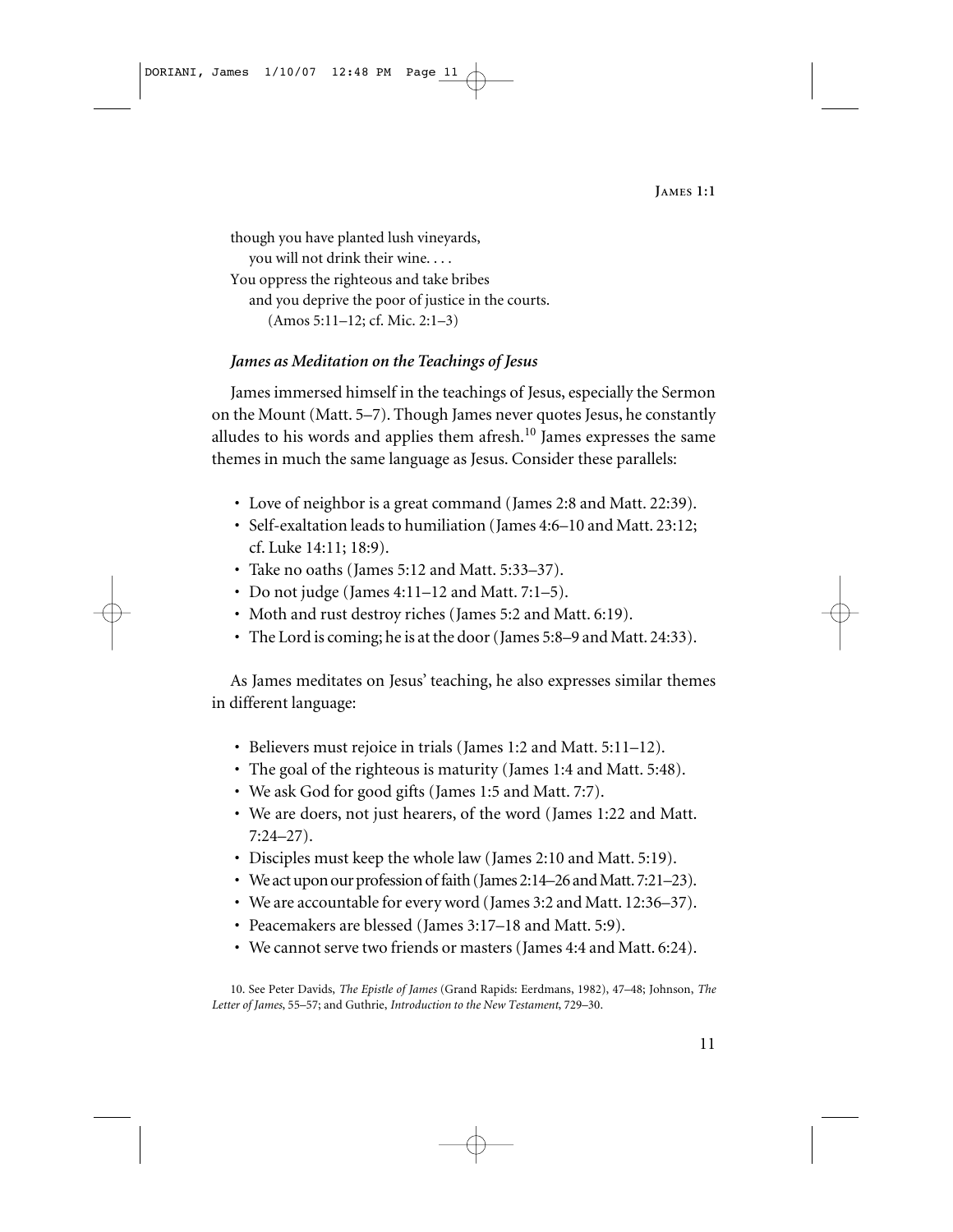#### *Introduction to James*

#### **THE AUDIENCE OF JAMES**

At first glance, it seems that James is writing to Jews. After all, to translate literally, James addresses his epistle "to the twelve tribes in the Dispersion" (1:1 ESV). The twelve tribes traditionally represent Israel, and the dispersion signifies the Jews scattered throughout the pagan world. But there are reasons to think James is writing for Jewish Christians, not Jews in general. First, James is a *church* leader. Second, Paul and Peter established that the church is the true heir of God's promises to the tribes of Israel. Third, "dispersion" can serve as a metaphor to indicate that believers are never fully at home in this world (1 Peter 1:1, 17; 2:11; 1 Peter is also addressed to "the dispersion," but it is clear that his readers are mostly Gentiles). So there is reason to believe that James, like other New Testament writers, envisions a wide audience.<sup>11</sup>

Wherever his audience lives, James assumes they are familiar with life in Israel, for he often describes life from the perspective of a commoner in the towns of Judea or Galilee. For example, he mentions two rainy seasons, one early,one late; two rainy seasons are a distinct trait of the weather of Israel and the eastern Mediterranean. James also calls his meeting place a synagogue (2:2),he assumes that his audience takes pride in its monotheism,and he prods them to live their faith rather than resting in doctrinal rectitude (2:19ff.)

#### **THE PASTORAL SPIRIT OF JAMES**

Scholars address an array of additional themes when they introduce James. These include the structure, the canonicity, and the literary style of James, along with the date of its composition. Interested readers can consult standard introductions to the New Testament for these topics.<sup>12</sup> I especially recommend Luke Johnson's analysis of the style and structure of James and Doug Moo's analysis of its authorship and theology.<sup>13</sup>

11. Achtemeier, Green, and Thompson, *Introducing*, 497–79; Guthrie, *Introduction to the New Testament*, 747–51.

13. Johnson, *The Letter of James*; Douglas J. Moo, *The Letter of James* (Grand Rapids: Eerdmans, 2000). These are both excellent commentaries.

<sup>12.</sup> See Guthrie, *Introduction to the New Testament* (at n. 2, above); Achtemeier, Green, and Thompson, *Introducing the New Testament* (at n. 8, above); and Donald A. Carson, Douglas J. Moo, and Leon Morris, *Introduction to the New Testament* (Grand Rapids: Zondervan, 1992).